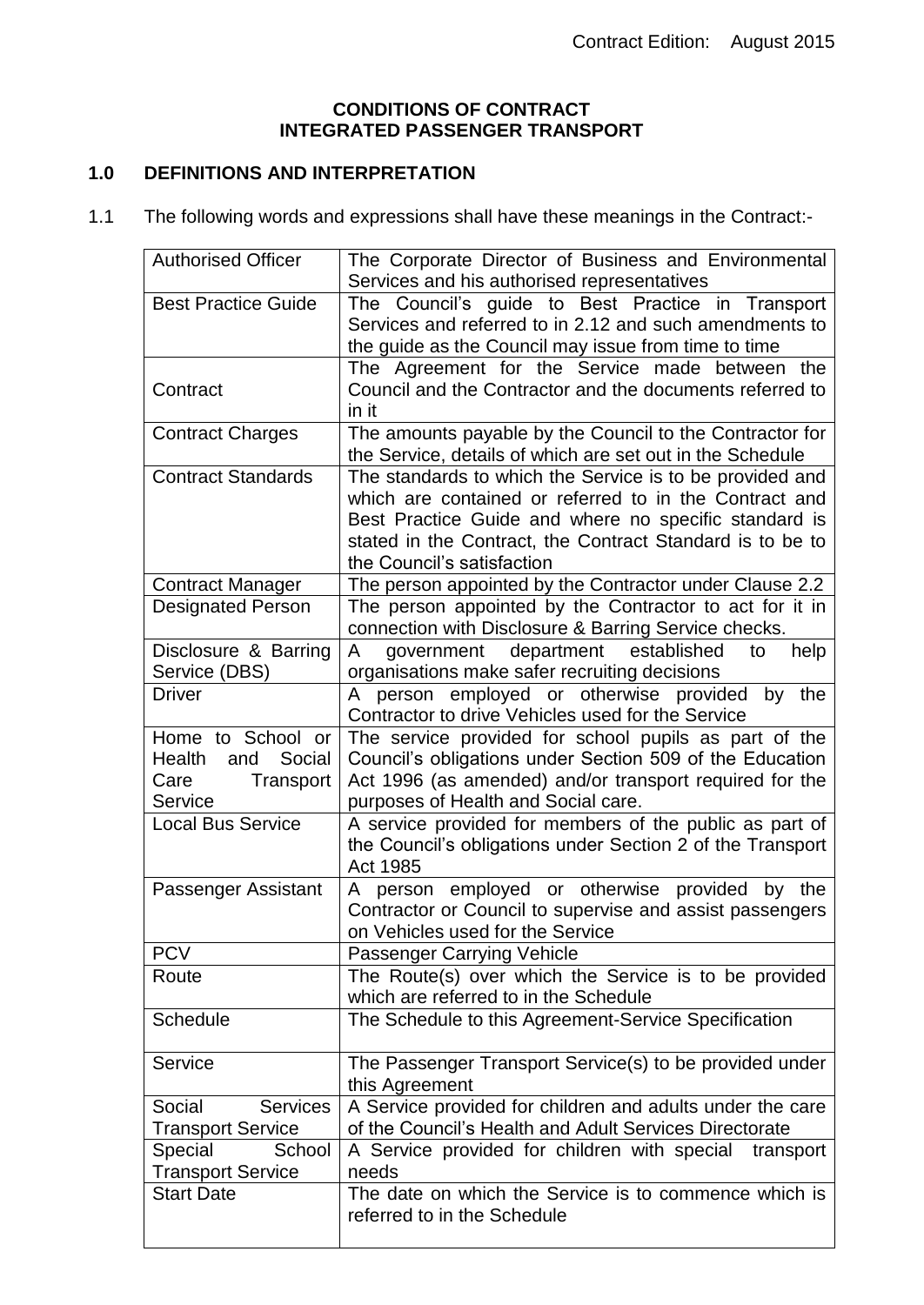| Tender  | The Contractor's for the Service which has been                                                                                                                          |  |  |  |  |
|---------|--------------------------------------------------------------------------------------------------------------------------------------------------------------------------|--|--|--|--|
|         | accepted by the Council, relevant details of which are                                                                                                                   |  |  |  |  |
|         | included in the Schedule                                                                                                                                                 |  |  |  |  |
| Term    | The period referred to in the Schedule during which the<br>Service is to be provided which will commence on the<br>Start Date; such period is subject to extension under |  |  |  |  |
|         |                                                                                                                                                                          |  |  |  |  |
|         |                                                                                                                                                                          |  |  |  |  |
|         | Clause 18                                                                                                                                                                |  |  |  |  |
| Vehicle | The vehicle(s) used for the Service referred to in the                                                                                                                   |  |  |  |  |
|         | <b>Schedule</b>                                                                                                                                                          |  |  |  |  |

1.2 This Contract is governed by English Law and the Council and the Contractor irrevocably agree that the courts of England and Wales shall have exclusive jurisdiction to settle any dispute or claim arising out of or in connection with this agreement or its subject matter or formation (including non-contractual disputes or claims).

### 1.3 References to:

- (a) any Act, Order, Regulation, Statutory Instrument etc include any amendment or re-enactment
- (b) one gender include any other gender
- (c) persons include corporations
- (d) the singular include the plural
- (e) clauses are to clauses in the Conditions
- (f) the Contractor's staff includes partners, directors, employees, agents subcontractors, self-employed persons and volunteers.
- 1.4 This Contract represents the entire agreement between the Council and the Contractor and supersedes all previous statements and agreements relating to the Service.

## 2.0 **THE CONTRACTOR'S OBLIGATIONS**

### 2.1 **Contract Standards**

- 2.1.1 The Contractor agrees with the Council to provide the Service to the Contract Standards for the Term with effect from the Start Date.
- 2.1.2 The Contractor shall provide the Service in accordance with all relevant legislation, codes of practice and the Best Practice Guide relating to the Service.

### 2.2 **Contractor's Representative and Designated Person**

- 2.2.1 Before the Start Date the Contractor must nominate:-
	- (a) the Contract Manager who will be responsible for the successful operation of the Contract and who will be the initial point of contact.
	- (b) the Designated Person who will be responsible for all DBS checks in connection with the Service.
- 2.2.2 The Council reserve the right to reject nominations made by the Contractor. The Council undertakes not to act unreasonably or maliciously in the application of this power.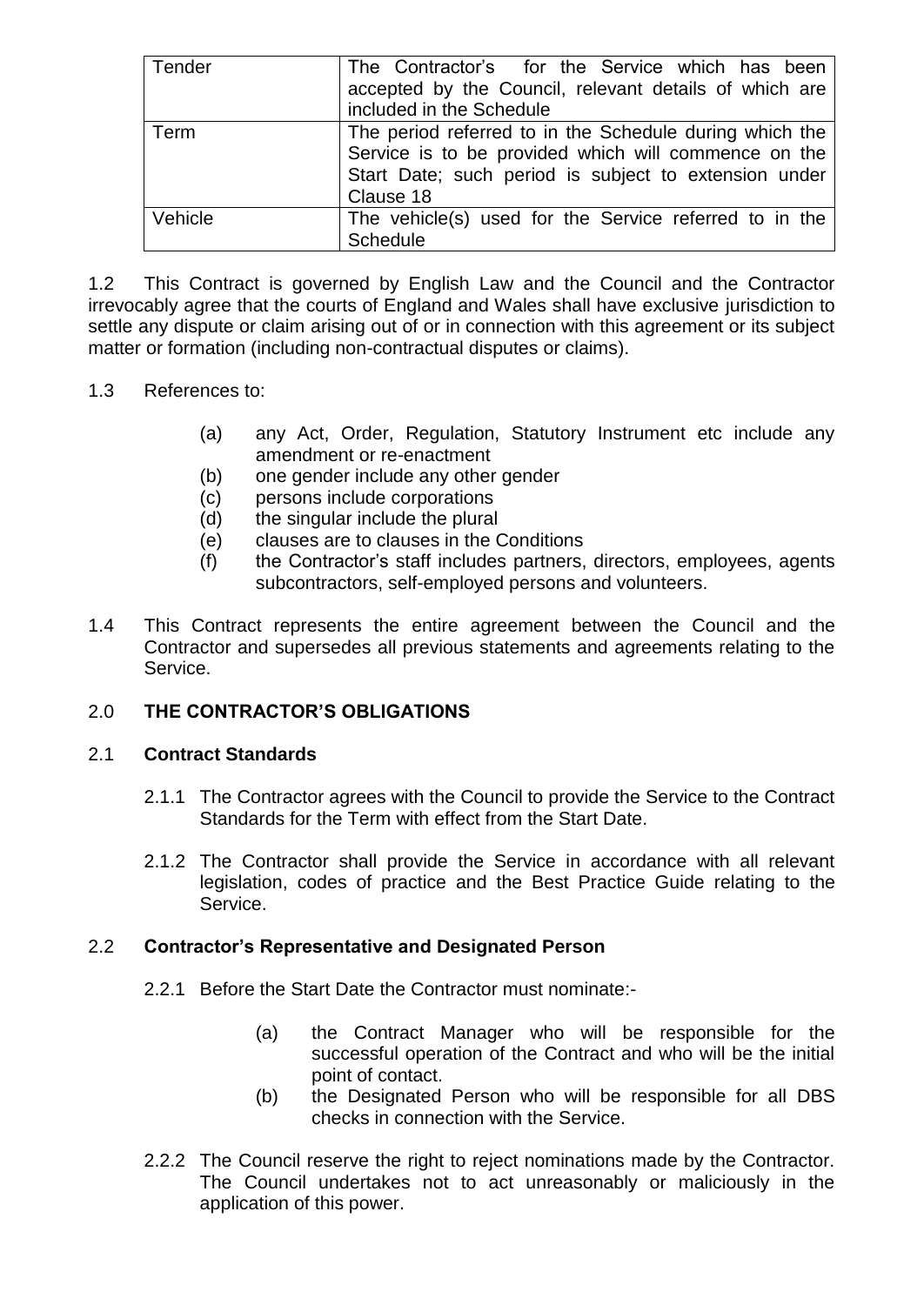- 2.2.3 The Contractor's Contract Manager:
	- must be empowered to act on behalf of the Contractor for all purposes connected with the Contract
	- must have continuous and effective responsibility for the management of the transport operations of the business in so far as they relate to the carriage of passengers and North Yorkshire County Council transport Contracts
- 2.2.4 The areas of responsibility of the Contract Manager are outlined, but not wholly defined, in the Best Practice Guide.
- 2.2.5 The Council reserve the right to remove a Contract Manager or Designated Person upon the Authorised Officer's instruction with or without a reason first being given, and where it is considered that the individual is no longer suitable for their nominated role. The Council undertakes not to act unreasonably or maliciously in the application of this power. Any costs and expenses payable in connection with such removal are the liability of the Contractor alone.
- 2.2.6 Where a Contract Manager or Designated Person has been deemed unsuitable, having been removed from the role by the Council, then that individual shall not be authorised to work in a similar role for any other Contractor in providing a Service to the Council.

### 2.3 **Operator Licences**

- 2.3.1 The Contractor shall hold the appropriate permit and/or licence for the Service.
- 2.3.2 All such permits or licences shall be current, valid and in accordance with the requirements of any Licensing Authority.

### 2.4 **Drivers & Passenger Assistants**

- 2.4.1 The Contractor shall ensure that any Driver or Passenger Assistant used on a Home to School or Health & Social Care Transport Service is a suitable person to drive Vehicles carrying children/vulnerable adults or to act as a Passenger Assistant upon such Vehicles. Drivers and Passenger Assistants must be recruited using the minimum standards set out in the Best Practice Guide and have received any appropriate training. Contractors must be able to provide evidence of any training undertaken.
- 2.4.2 Without prejudice to Clause 2.5.4 the Contractor shall ensure that all persons associated with the operation of this Contract are properly covered by employer's liability insurance.
- 2.4.3 All Drivers must undertake an eyesight test every 24 months and the Contractor shall retain written evidence of this for inspection by the Authorised Officer.
- 2.4.4 Any person over the age of 65 who is used as a Driver must have an annual medical check and the Contractor shall retain written evidence of this for inspection by the Authorised Officer. Any person used as a Passenger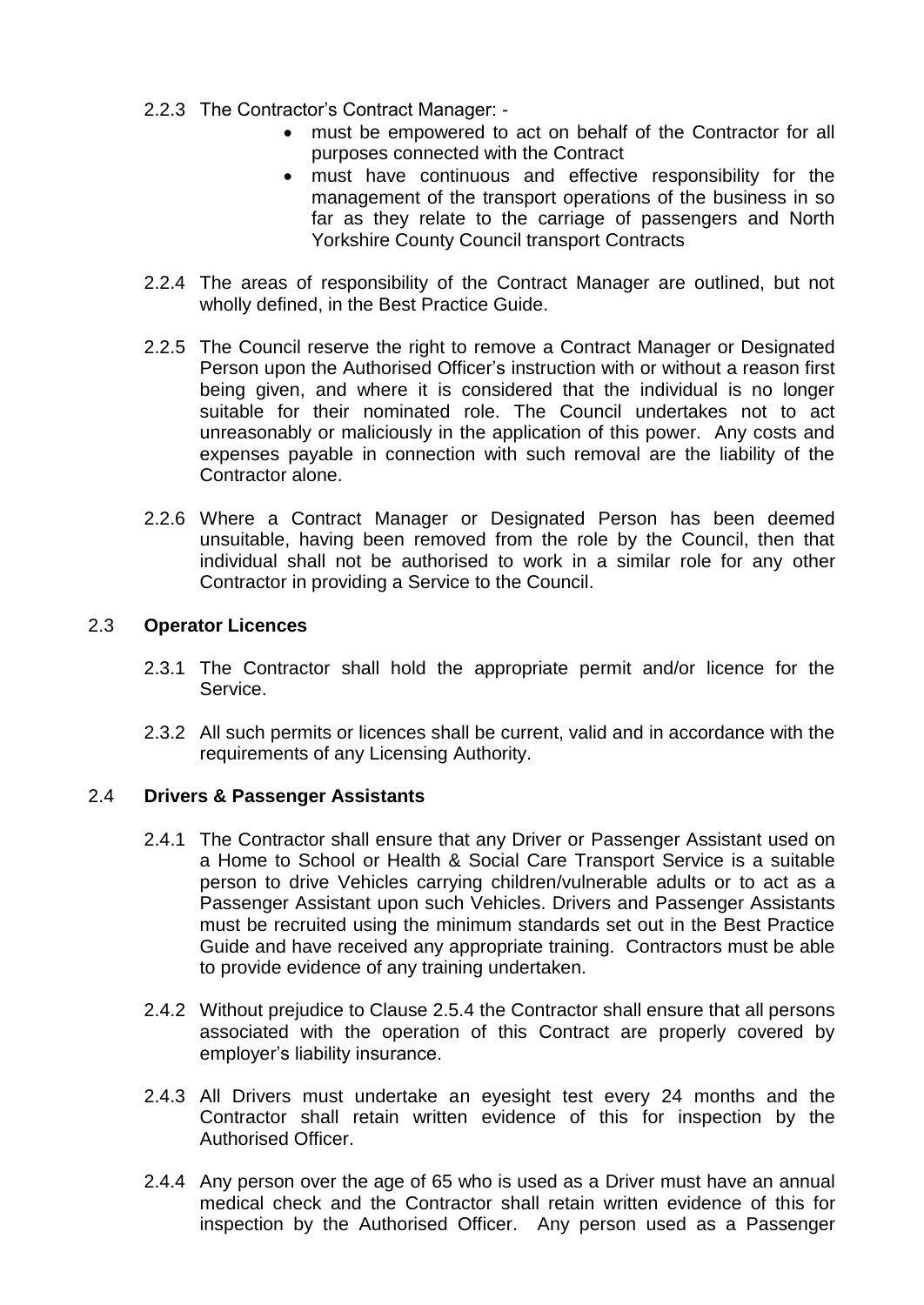Assistant must be fully able to carry out all aspects of the role and any specific requirements pertaining to individual passengers.

- 2.4.5 The Contractor shall comply with DBS vetting procedures as required by the Council and any new statutory legislation introduced.
- 2.4.6 Where self-employed Drivers or Passenger Assistants are to be used the Contractor must maintain personnel records including training records as if such Drivers and Passenger Assistants were employees and such records should be available for inspection on request.
- 2.4.7 The Contractor will ensure that payroll records are maintained for all employees
- 2.4.8 The Contractor must ensure that all Drivers and Passenger Assistants wear a seatbelt where one is fitted to the Vehicle.
- 2.4.9 The Contractor shall immediately remove a Driver or Passenger Assistant from any Service upon the Authorised Officer's instruction with or without a reason first being given. The Council undertakes not to act unreasonably or maliciously in the application of this power. Any costs and expenses payable in connection with such removal are the liability of the Contractor alone.
- 2.4.10 The Contractor shall ensure that all Drivers shall hold the appropriate driver's licence(s) for the Vehicle
- 2.4.11 Where a Vehicle will be operated under a permit issued under section 19 or 22 of the Transport Act 1985 then all Drivers must have successfully completed a MIDAS assessment, and retain this by undertaking refresher training at the appropriate time.
- 2.4.12 The licences referred to in 2.4.10 shall be current, valid and in accordance with the requirements of any Licensing Authority.
- 2.4.13 The Contractor must have in place a system which monitors checks of all the Driving Licenses of all the individuals working on the Council's Contract(s). The system must include a six monthly check and must be kept available for inspection by the Authorised Officer at any time without notice.
- 2.4.14 The Contractor shall ensure that staff engaged by it for the purposes of the Service are issued with, understand and use where necessary, the information contained in the Best Practice Guide.
- 2.4.15 The Contractor shall take all such steps as are reasonably necessary to ensure that all Drivers and Passenger Assistants are fit to work whilst engaged on the Service and are not rendered unsuitable by reason of alcohol/substance/drug abuse or sleep deprivation, illness or any other cause.
- 2.4.16The Contractor shall ensure that all Drivers are equipped with a mobile telephone connected to the network most appropriate to the area served. A mobile telephone is not required if the Vehicle is fitted with a two way radio system that will function over most of the Route.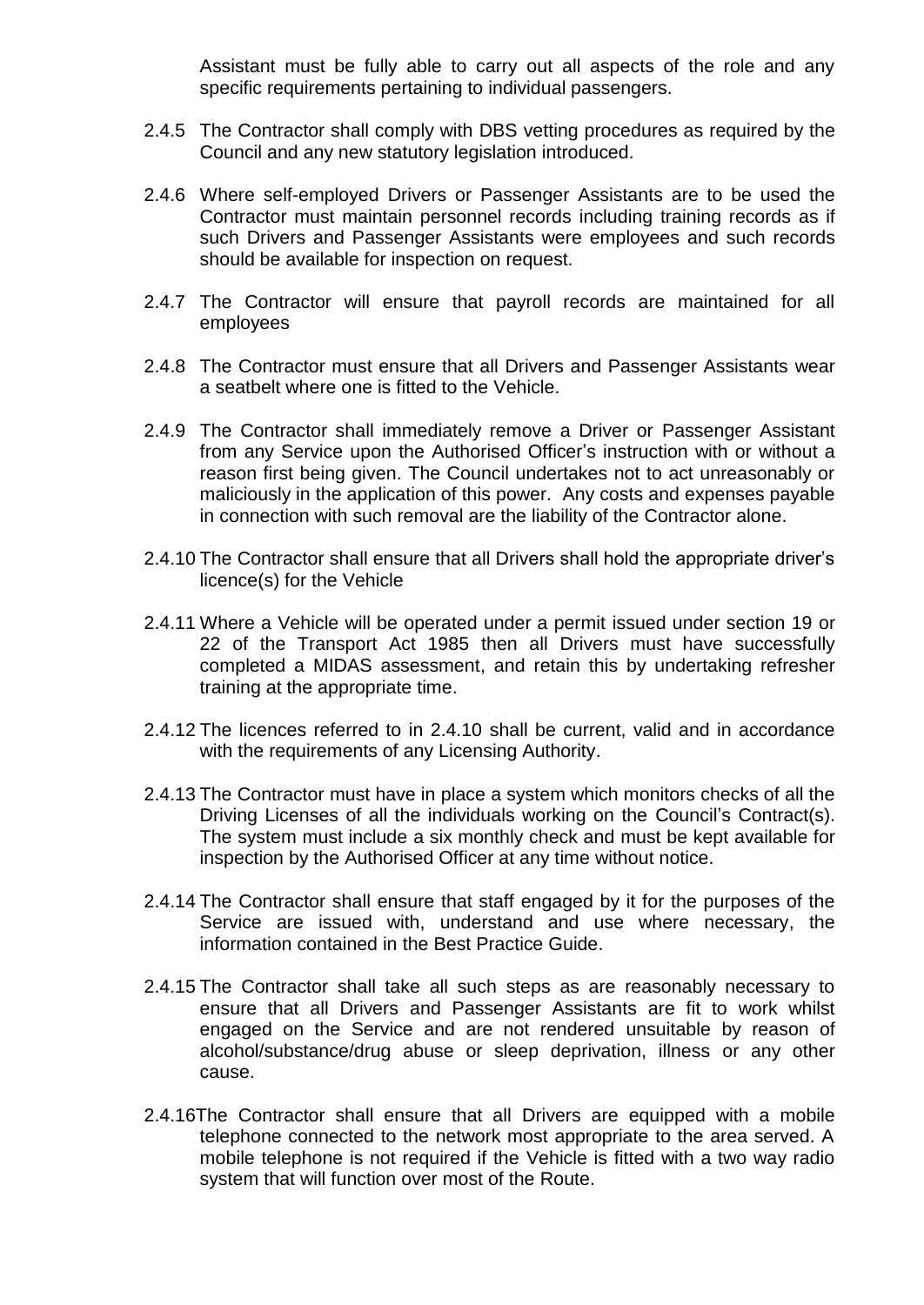- 2.4.17 The Contractor shall ensure that the Service is operated in accordance with the relevant drivers' hours regulations. The Contractor shall also undertake checks of individual Drivers' compliance with the relevant drivers' hours regulations and evidence of these checks shall be retained and be available for inspection.
- 2.4.18 The Contractor shall ensure that all Drivers and Passenger Assistants wear, and have visible, the NYCC DBS Badge when working on the Contract.

#### 2.5 **Insurance**

- 2.5.1 The Contractor shall ensure that adequate motor insurance for hire and reward covering third party injury and losses arising in connection with the Service is maintained by itself and by any self-employed Drivers throughout the Term. The minimum period of insurance renewal is 3 months. The limitation in respect of third party property damage caused by either private car or commercial Vehicle shall be for a minimum of £10million separately for each claim.
- 2.5.2 The Contractor shall indemnify the Council against all actions, claims, damages, costs and other expenses in relation to the injury to, or death of, any person, and loss of, or damage to, any property, real or personal which is attributable to the negligent act or default of the Contractor, its servants or agents and subcontractors in connection with the Service.
- 2.5.3 The Contractor shall take out and maintain, and shall ensure that any selfemployed Drivers also take out and maintain, insurance against its liabilities under Clause 2.5.2 for the minimum sum of £5million in respect of any one incident.
- 2.5.4 The Contractor must take out and maintain employer's liability insurance in a minimum amount for each and every claim, act or occurrence or series of claims, acts or occurrences which complies with statutory requirements (which at the date of this Contract is £10million). The Contractor shall ensure that the employer's liability insurance covers any volunteers and anyone who works on a self-employed basis in the provision of the Service.
- 2.5.5 The Contractor shall supply to the Council on request copies of all insurance policies, cover notes, premium receipts and other documents necessary to establish compliance with Clause 2.5. This also relates to self-employed and voluntary Drivers and copies of these documents must be retained by the Contractor where such Drivers are undertaking work on their behalf.
- 2.5.6 If the Contractor fails to supply any documents requested to establish compliance with Clause 2.5 then the Council reserves the right to withhold payment until such time as the documents are made available. If the documents are not provided within 3 months of the date of expiry of the insurance then this would constitute a fundamental breach of the Contract under Clause 12.1.

#### 2.6 **Vehicles**

2.6.1 The Contractor shall ensure that Vehicles shall comply with all relevant requirements of law relating to construction, equipment and use and shall ensure that the Vehicles are properly taxed, tested, licensed and insured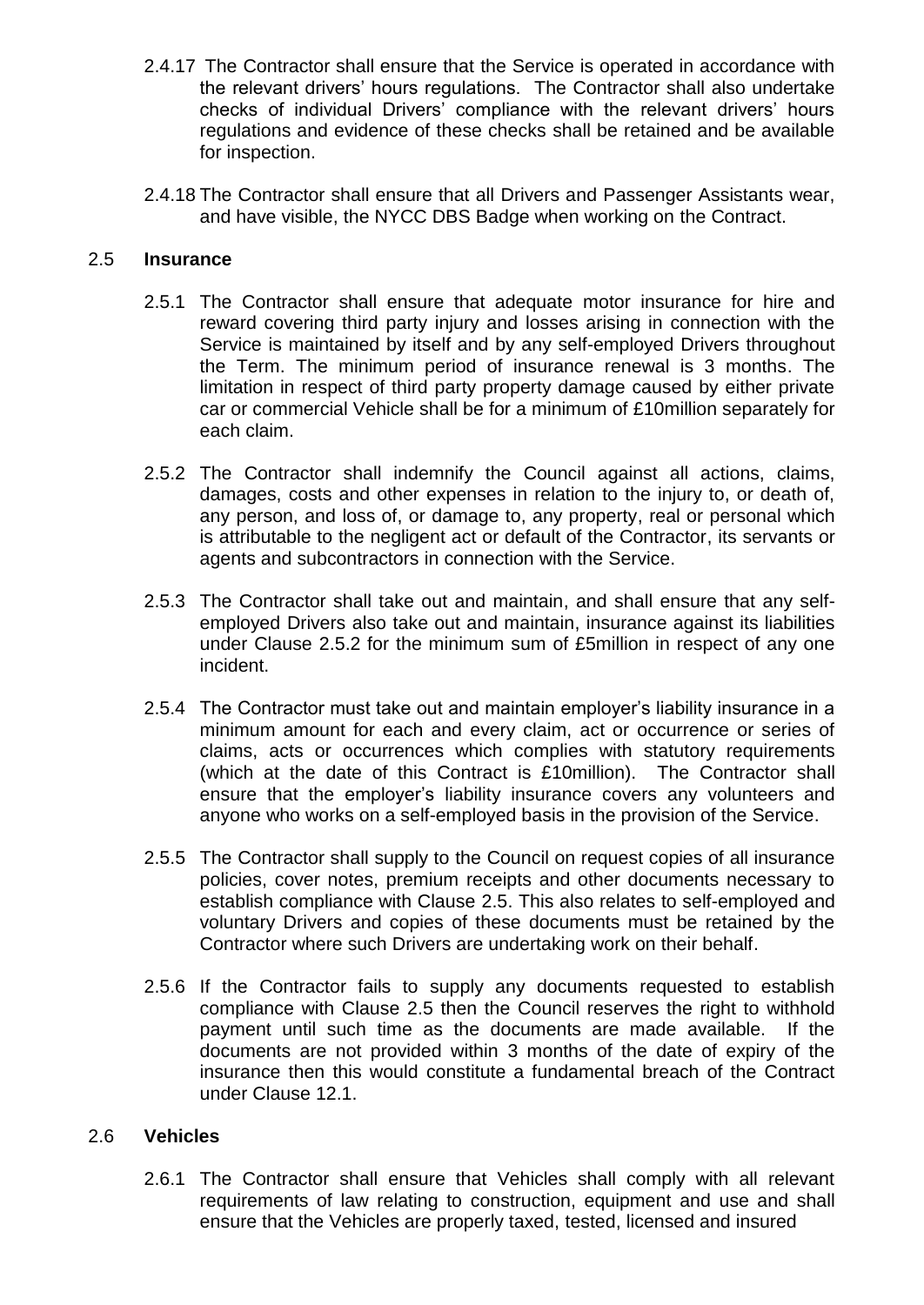- 2.6.2 Vehicles with fewer than nine passenger seats shall not in any circumstances be operated under a PCV operator's licence unless agreed by the Authorised Officer.
- 2.6.3 Where required by law, the Contractor shall ensure that all Vehicles shall be equipped with one 3-point seat belt in good working order for each person carried, including wheelchair seated passengers, and will operate in accordance with the law and further guidance issued by the Department of Transport or the Council through the Best Practice Guide.
- 2.6.4 Any Vehicle with fewer than 9 passenger seats must have 3-point seat belts fitted. Any seats fitted with lap belts are not to be used by any person carried. One forward facing seat for each person carried should be available, however Vehicles with rear facing seats and 3-point seat belts may be considered for use only following a Transport Assessment by the Council. Seatbelts must be suitable for those using them or adapted where possible and required.
- 2.6.5 The Contractor shall ensure that where the Service comprises a Home to School or Health & Social Care Transport Service, for a Vehicle with fewer than nine passenger seats, seatbelts are properly worn by all passengers and appropriate restraints and seats are provided in accordance with the law and further guidance issued by The Department of Transport or the Council through the Best Practice Guide or a transport assessment.
- 2.6.6 Where seatbelts are fitted to a Vehicle with nine or more passenger seats then the Contractor shall ensure that it takes all reasonable steps to ensure that the passengers are notified that they are required to wear a seatbelt at all times. This shall be done by means of an announcement or audiovisual presentation as passengers join the bus and/or a designated sign, approved by the Department for Transport (DfT). (See the Best Practice Guide for further information.)
- 2.6.7 The Contractor shall ensure that Vehicles are kept in good repair, meet the minimum legal requirements and are maintained to the Council's satisfaction. The Vehicles must be clean and tidy, both internally and externally, and the interior must be free from strong odours or perfumes.
- 2.6.8 A daily walk round (first use) check shall be undertaken by a responsible person acting on behalf of the Contractor before a Vehicle is first used. (See the Best Practice Guide for further information.)
- 2.6.9 A copy of the defect sheet recording the First Use check each day must be kept with the Vehicle and be available for inspection unless otherwise agreed by the Authorised Officer.
- 2.6.10 The Authorised Officer and any person nominated by him shall be allowed reasonable access by the Contractor to examine Vehicles, the Contractor's premises and records relating to the maintenance and operation of the Vehicles and the provision of the Service.
- 2.6.11 The Contractor shall ensure that scheduled vehicle inspections are undertaken by a competent person. The Council recommends, as a minimum, that the relevant competent person has completed the VOSA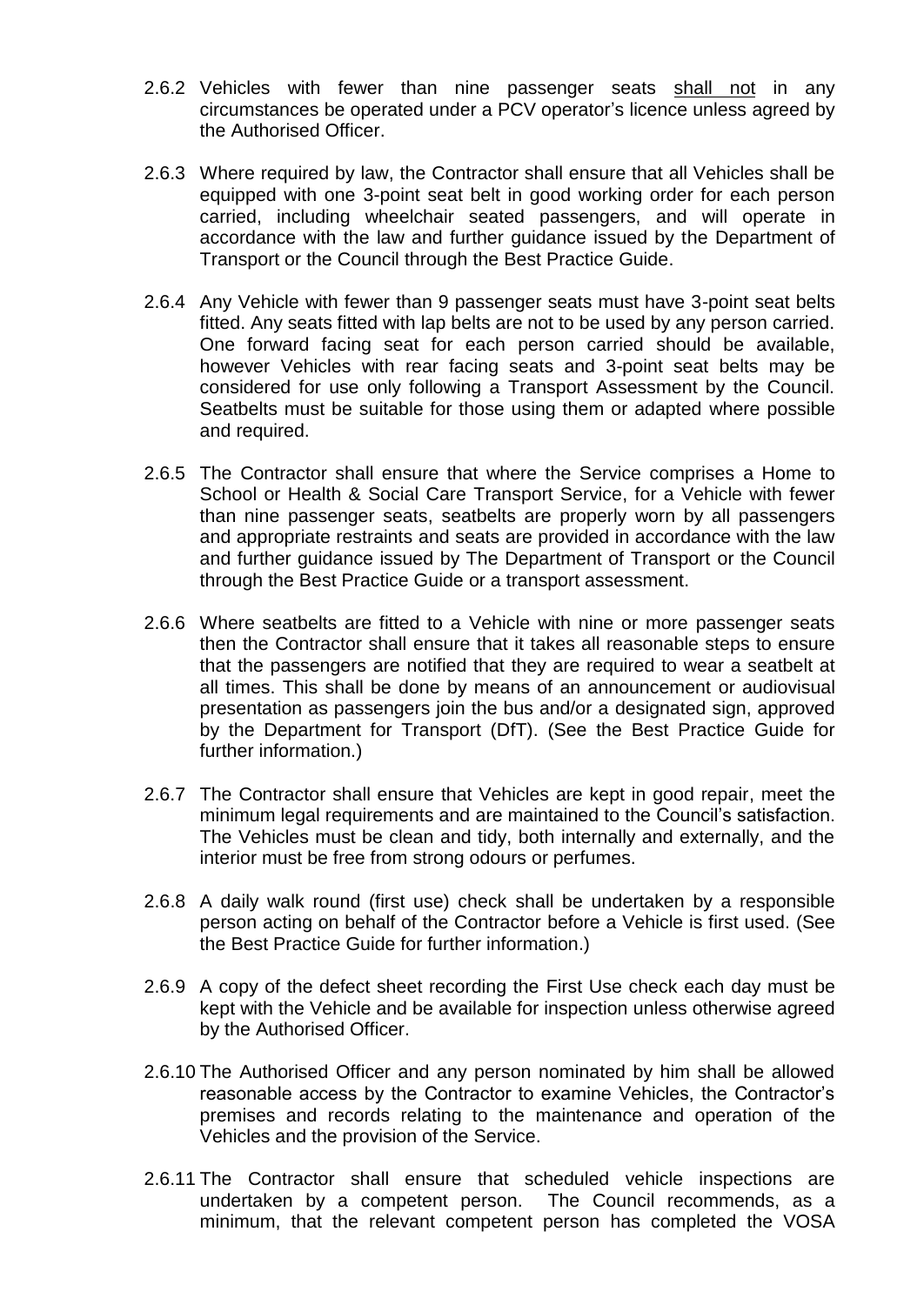"PSV inspection standards and procedures including vehicle roadworthiness checks (CoD) training". Non PCV Vehicles must be inspected every 13 weeks (this can include MOT and the Taxi Licensing Authority tests).

- 2.6.12 Maintenance, inspection and first use check records must be kept for a minimum of fifteen months for all Vehicles operating on the Service.
- 2.6.13 The Contractor shall ensure that all Vehicles shall be fitted with a serviceable foam or water fire extinguisher which complies with BS5423 or EN3 and has a minimum fire rating of at least 8A or 21B.
- 2.6.14 The Contractor shall ensure that all PCVs are fitted with a serviceable reversing horn which must be used when the Vehicle is reversing except where otherwise agreed by the Authorised Officer.
- 2.6.15 All PCVs must be fitted with wheel nut indicators except where otherwise agreed by the Authorised Officer.
- 2.6.16The Contractor shall ensure that all Vehicles comply with the details submitted in the Tender, or as otherwise agreed in writing by the Authorised Officer.
- 2.6.17 The Contractor shall ensure that all Vehicles, including taxis, display the destination and/or service number and other information required by the Schedule.
- 2.6.18 Local Bus Contracts, The following condition applies to Contracts for Local Bus Services:

#### **Vehicle Age:**

Unless otherwise stated in the Schedule 1, the maximum age for Vehicles used for the Term of this Contract shall be:

- 7 years for Vehicles of 21 seats and fewer
- 12 years for Vehicles of 22 seats and over
- 2.6.19 Vehicles fitted with passenger wheelchair lifts, which must conform to LOLER 98 Regulations, require an annual LOLER weight test certificate and an inspection by a competent person every 6 months. Evidence of both must be retained by the Contractor and produced for inspection by the Authorised Officer on request.
- 2.6.20Contractors shall ensure that they inform the appropriate licensing authorities, in writing, of any Vehicles which have been modified after original registration and that they have been re-tested by the DVSA, if required. Evidence of the notification of modification, response and re-test must be kept by the Contractor and produced for inspection by the Authorised Officer on request. The Council, subject to an inspection, reserve the right to deem a modified Vehicle as unsuitable for Contracted Services.
- 2.6.21The Contractor shall consider The Advertising Practice Code prior to agreeing to enter in to any vehicle advertisement agreement. The code gives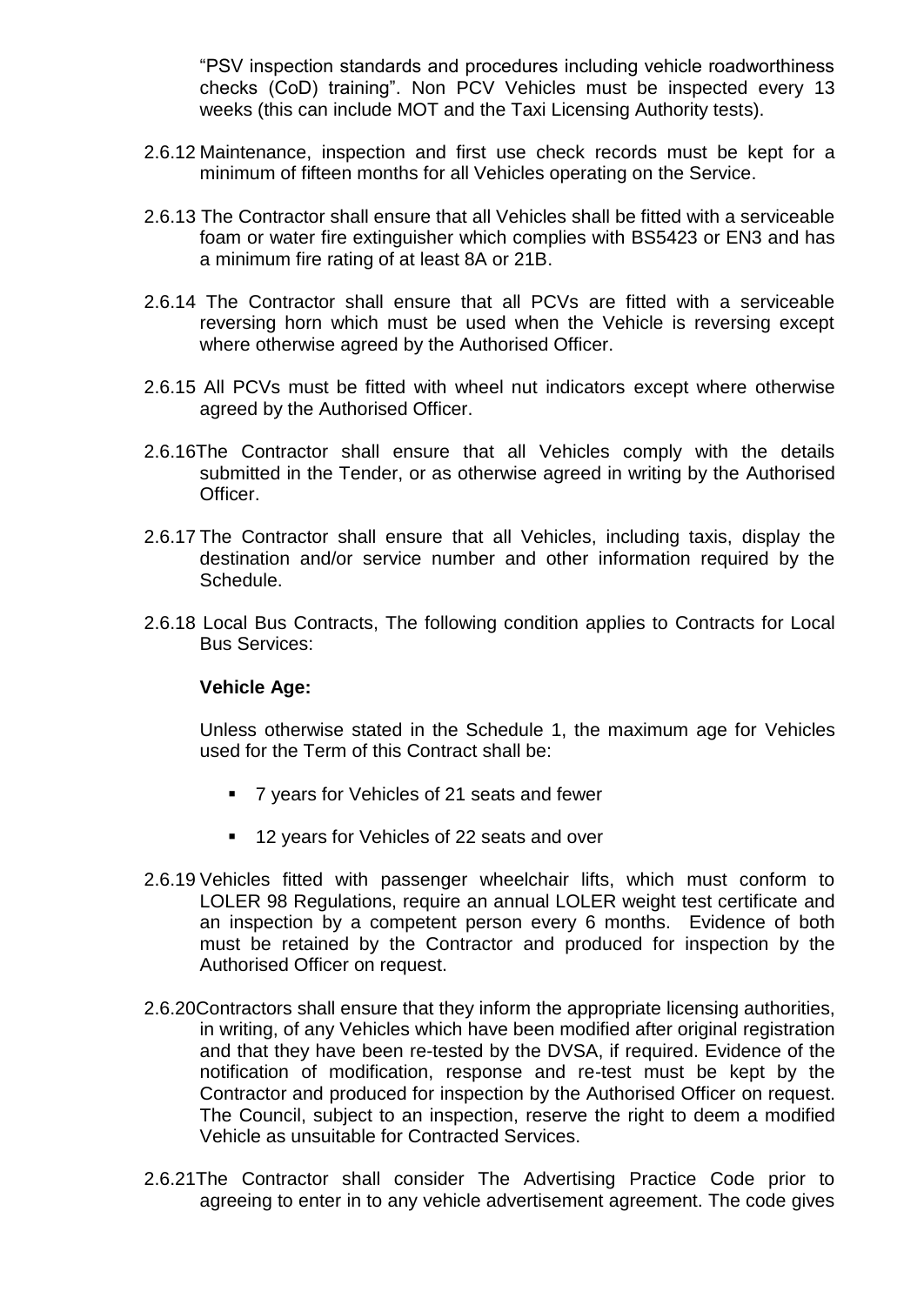specific guidance relating to advertising to children and is enforced by the Advertising Standards Authority.

## 2.7 **Training and Introductory Visits**

- 2.7.1 The Contractor will arrange for the Contract Manager, and where appropriate, Drivers and Passenger Assistants to participate in training programmes for the safety and wellbeing of passengers organised by the Council. These will be of up to half a day's duration and the Council would not normally require any individual to attend more than one such training session during each academic year.
- 2.7.2 Where the Service is provided to a primary or special needs school for the first time by the Contractor and where a Vehicle with fewer than 30 seats is being used to provide the Service at any school the Authorised Officer may require the Contractor to arrange for the Driver (and any Passenger Assistant) to attend either the home or the school to meet the pupils who are to be carried.

#### 2.8 **Passengers**

- 2.8.1 The Council will issue the majority of pupils entitled to free Home to School transport with a travel permit. The Contractor shall ensure that Drivers shall check such permits on a daily and no less frequently than a weekly basis and the Contractor shall provide the Authorised Officer with details of the name and school of any child travelling on Home to School or Health and Social Care Transport Service without such a permit. On a Local Bus Service, nonpermit holders shall pay the appropriate fare to the Contractor. Pupils shall not be refused travel without the prior agreement of the Authorised Officer on a Home to School Service.
- 2.8.2 The Contractor shall ensure the safety and well-being of all passengers on any Vehicle.
- 2.8.3 The Contractor shall not eject any pupil/passenger from a Vehicle before the desired stop except in circumstances where the actions of the pupil/passenger have constituted a genuine threat to the safety of the Driver or other passengers. If such action takes place, the Contractor shall notify the Authorised Officer immediately.
- 2.8.4 The Contractor shall ensure that wherever practicable no standing passengers are carried on a journey which caters principally for school children. There shall be no standing passengers at all on Vehicles which do not have a permit to carry them. Where overloading occurs the Authorised Officer shall be informed immediately.
- 2.8.5 The Contractor shall ensure that Drivers are made aware of the special needs of the elderly or people with any type of disability and that they shall be given all reasonable assistance and shown all due courtesy by Drivers, particularly when getting on or off a Vehicle.
- 2.8.6 The Contractor shall ensure that, for registered Local Bus Services, their policies adhere to the CPT Guidelines for the transportation of Wheelchairs and Mobility scooters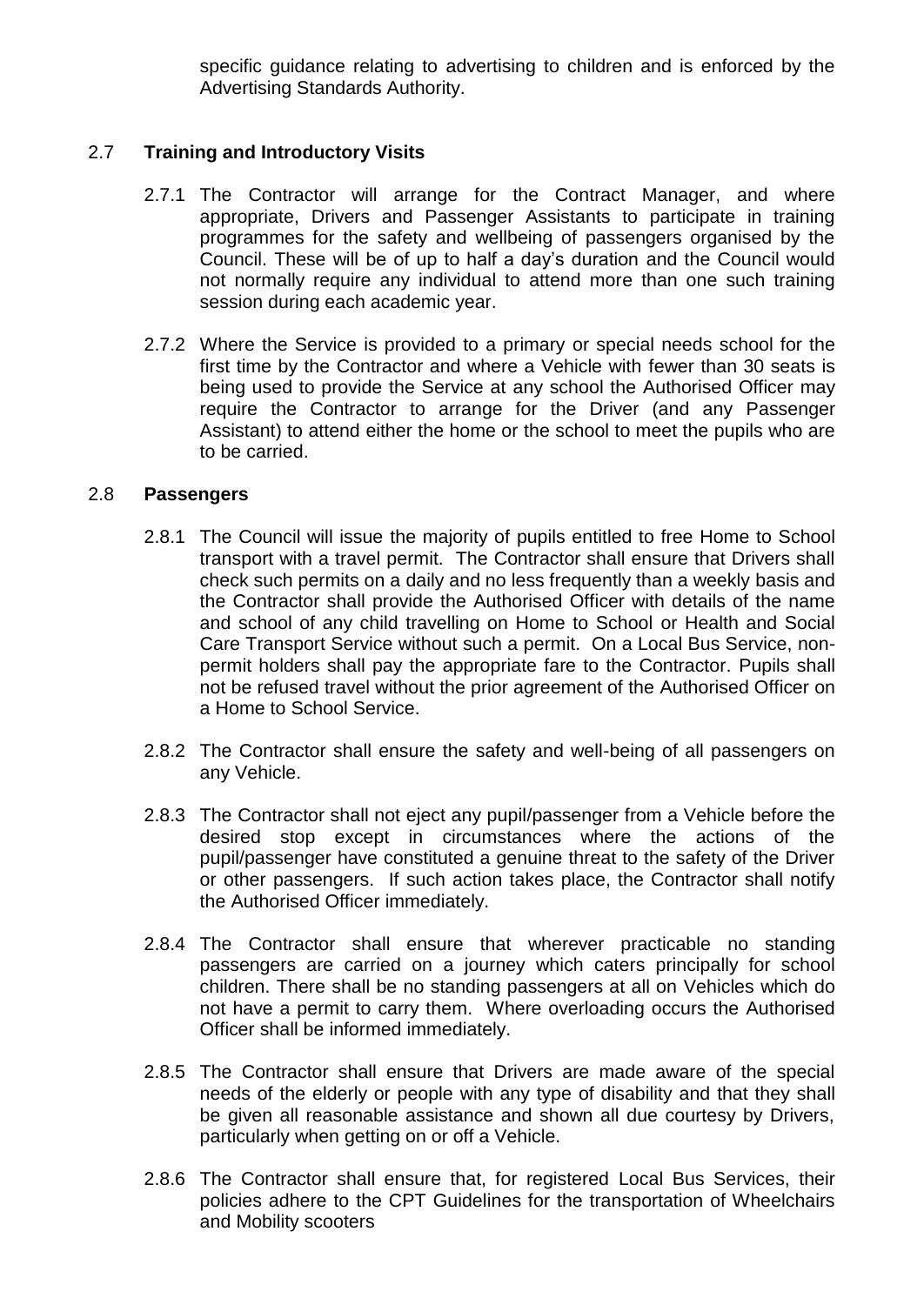### 2.9 **Provision of Information and Freedom of Information**

- 2.9.1 Whenever required by the Authorised Officer the Contractor will provide access to all documentation relating to the Service including (but without limitation) licences, permits and certificates relating to Drivers, Passenger Assistant or Vehicles. The Authorised Officer may take copies of such material.
- 2.9.2 The Contractor shall notify the Authorised Officer, in writing, immediately the Contractor becomes aware of any action or prosecution in relation to any Vehicle, operating base or facility, Driver, Passenger Assistant or any other person connected with the Service. This includes any investigations or public inquiries carried out by a Taxi Licensing authority or the Traffic Commissioner regardless of whether they relate to North Yorkshire County Council Contract operations or not.
- 2.9.3 The Contractor shall permit access with reasonable notice to nominated representatives of the Council to relevant accounts and other financial records.
- 2.9.4.1 In clause 2.9.4 "FOI" means the Freedom of Information Act 2000 and "EIR" means the Environmental Information Regulations 2004; "exempt information" means information falling into the exemptions set out in the FOI or the exemptions in the EIR; "confidential information" means information to which confidentiality or commercial interests exemptions within FOI or EIR may apply and "working day" means Monday to Friday inclusive except Bank Holidays.
- 2.9.4.2 The Council is bound by the provisions of the Freedom of Information Act (FOI) and the Environmental Information Regulations 2004 (EIR) and information relating to this Contract and to the Service may need to be disclosed to third parties in order for the Council to meet its obligations under the FOI or EIR.
- 2.9.4.3 The Contractor shall make all reasonable efforts to assist the Council in meeting its obligations under the FOI or EIR. If the Council receives an access request under the FOI or EIR, the Contractor shall upon request provide:
	- (a) to the Council a copy of information requested which is held by the Contractor on behalf of the Council within a period of 5 Working Days;
	- (b) access to the Authorised Officer, within a period of 5 Working Days, to inspect information held by the Contractor on behalf of the Council.
- 2.9.4.4 Where it is necessary for the Contractor to provide information to the Council which it believes to be Exempt Information it shall state in writing to the Council the nature of the information and the relevant exemption. The Council will use reasonable endeavours to consult with the Contractor before disclosing such information under the FOI or EIR. The Contractor acknowledges that the final decision whether to disclose such information will rest with the Council and not with the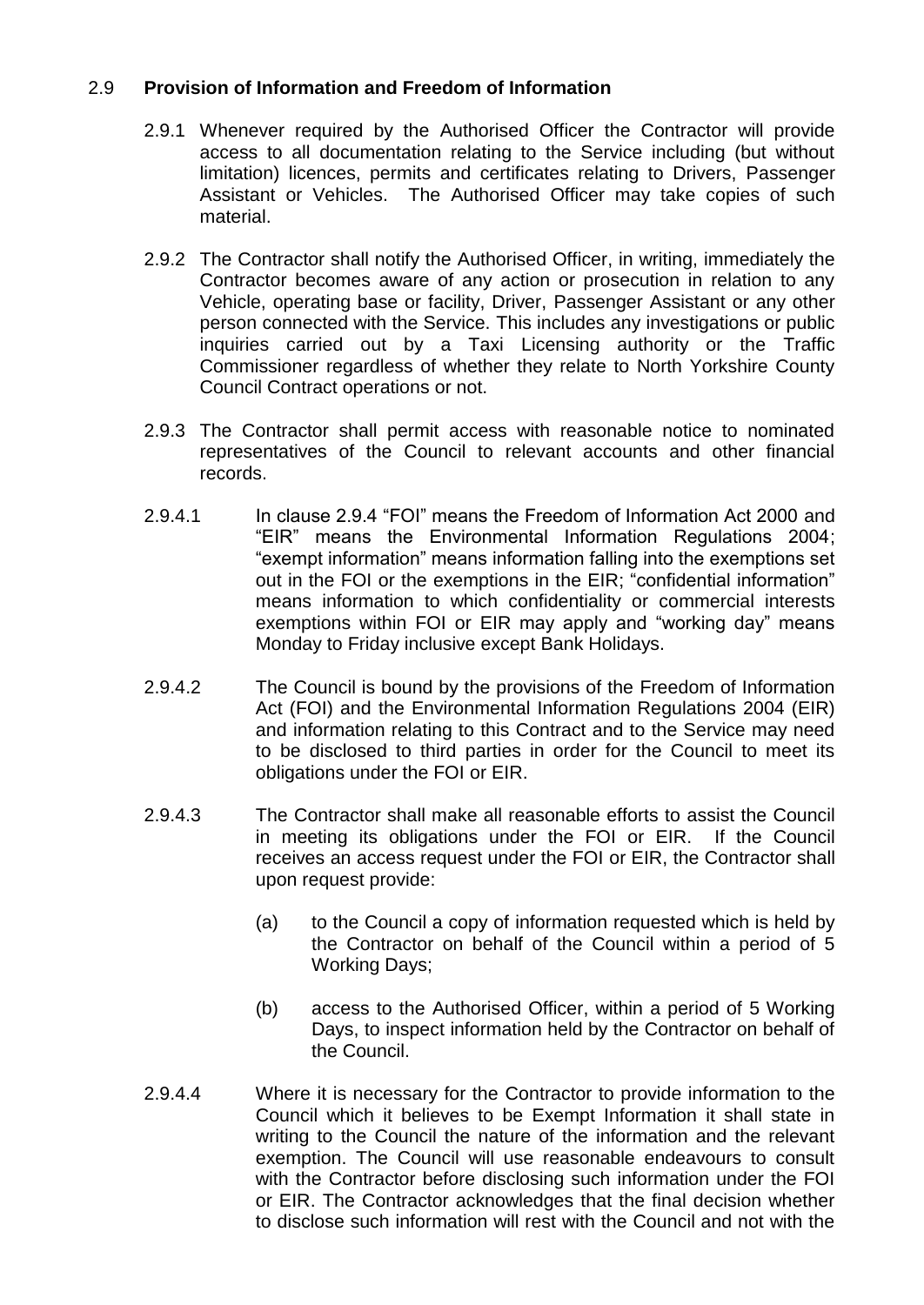Contractor. Nothing contained in this Contract or any documents or negotiations relating to this Contract shall prevent the Council from disclosing any information which (in the Council's reasonable opinion or in accordance with any recommendation, notice or decision of a competent authority) it is required to disclose under the FOI or EIR.

- 2.9.4.5 The Contractor shall observe the Council's Retention and Destruction Policy (details of which shall be provided by the Council to the Contractor upon request) and shall not destroy information other than in accordance with this policy. If the Council notifies the Contractor of a request for information held by the Contractor which is due for destruction the Contractor shall immediately suspend destruction of that information to allow disclosure to take place. Upon the termination of this Contract the parties shall agree which party has the control of the retained information. Should the Contractor retain control of the information this clause shall remain in force beyond the termination of this Contract.
- 2.9.4.6 The Contractor shall maintain an adequate records management system which will enable it to access the information within the time limits prescribed.
- 2.9.4.7 The Contractor shall indemnify the Council against all claims, demands, actions, costs, proceedings and liabilities which the Council directly incurs due to the Contractor's (or any subcontractor's) breach of this clause 2.9 or any part of it.
- 2.9.4.8 The Contractor will inform Drivers and Passenger Assistants that information, including their personal data, may be disclosed to relevant authorities (including Taxi Licensing Authorities and The Traffic Commissioners) by the Contractor or by the Council to fulfil their obligations to them
- 2.9.4.9 The Contractor shall agree to share ticket machine data with the Council in accordance with sections 16 and 17 of the North Yorkshire & York Concessionary Fares Scheme 1 June 2013, or as otherwise amended for Contract management purposes.'

### 2.10 **Surveys**

- 2.10.1 The Contractor shall complete or distribute survey forms relating to the Service as the Authorised Officer may require from time to time.
- 2.10.2 The Council may itself undertake surveys on any Vehicle at any time without notice.

### 2.11 **Smoking Policy**

2.11.1 The Contractor shall ensure that no smoking, including the use of electronic cigarettes, is permitted at any time on any Vehicle used for the Service. The Contractor must ensure that the necessary no smoking signs are fitted to the Vehicle to comply with current legislation. The Contractor shall ensure that the Drivers and Passenger Assistants adhere to all legislation, as well as the policies in place at any premises which form part of the Contract Route. Drivers and Passenger Assistants must not smoke within sight of a school or any premises which form part of the Contract Route.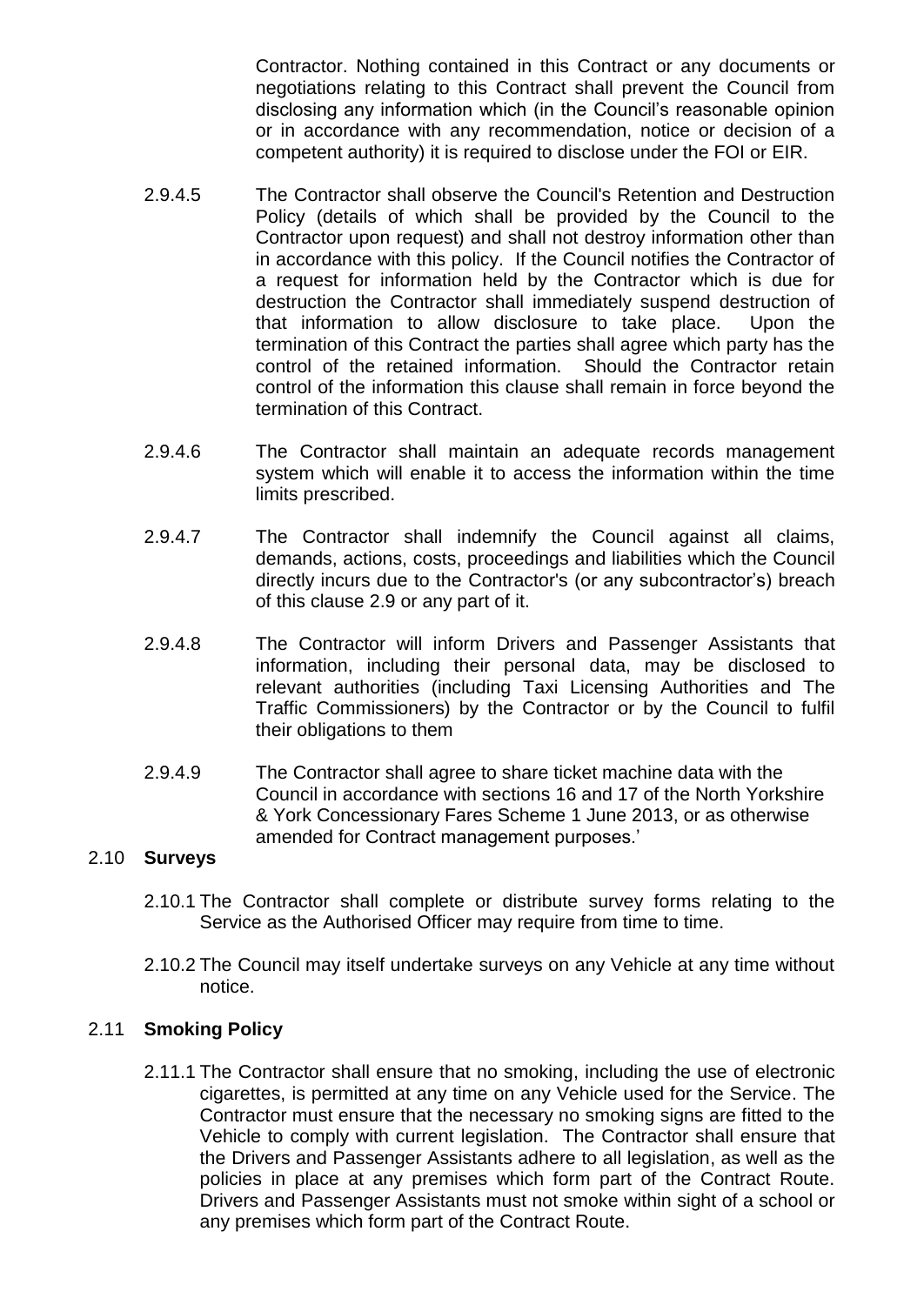### 2.12 **Best Practice Guide**

2.12.1 The Contractor shall comply with the Best Practice Guide: the Council reserves the right from time to time to issue amendments to the Best Practice Guide and shall make available copies of the same to the Contractor. Such amendments shall be deemed to form part of the Conditions of Contract and the Contractor shall comply with their requirements.

### 3.0 **SERVICE DETAIL**

- 3.1 The Contractor shall operate the Service on the Routes in accordance with the Contract including the details in the Schedule.
- 3.2 If the Service constitutes a "Local Bus Service" the Contractor shall register the Service with the relevant Traffic Area Office. The Contractor is responsible for the preparation and submission of registration documents and payment of fees to the Traffic Area Office except where otherwise agreed by the Authorised Officer.
- 3.3 The Contractor shall not vary any Route or the location of any stopping place without the prior approval of the Authorised Officer.
- 3.4 The Contractor shall obtain such consents as are necessary to ensure that the Service may be provided over any part of a Route which is not on the public highway.
- 3.5 Where appropriate the Contractor shall make use of any bus stations along a Route except where agreed otherwise by the Authorised Officer. The Contractor shall ensure that all recognised stopping places are observed along a Route unless specified otherwise in the Schedule.
- 3.6 The Contractor shall be responsible for obtaining all necessary consents to use any bus station for a Route and shall be responsible for the payment of any fees for such use or for road/bridge tolls.
- 3.7 If a connecting Service is provided for school children then the Driver must wait with any child(ren) for the arrival of the connecting Service. The Contractor will be responsible for ensuring the safety of any such child(ren) where such a connection fails (including, but not limited to, making alternative arrangements for the journey).
- 3.8 The Contractor may not register a Home to School or Health and Social Care Transport Service as a Local Bus Service without first seeking the written consent of the Council.
- 3.9 The Contractor shall ensure that any Vehicle used to operate the Service is suitable for the Route followed.

## 4.0 **INVOICES AND PAYMENT**

4.1 The Contractor shall submit invoices to the Council in such format as the Council may require unless approval has previously been given for payment to be made via the Council's automatic payment system. Invoices shall be submitted monthly (or four weekly as may be agreed) in arrears. The Council shall pay an undisputed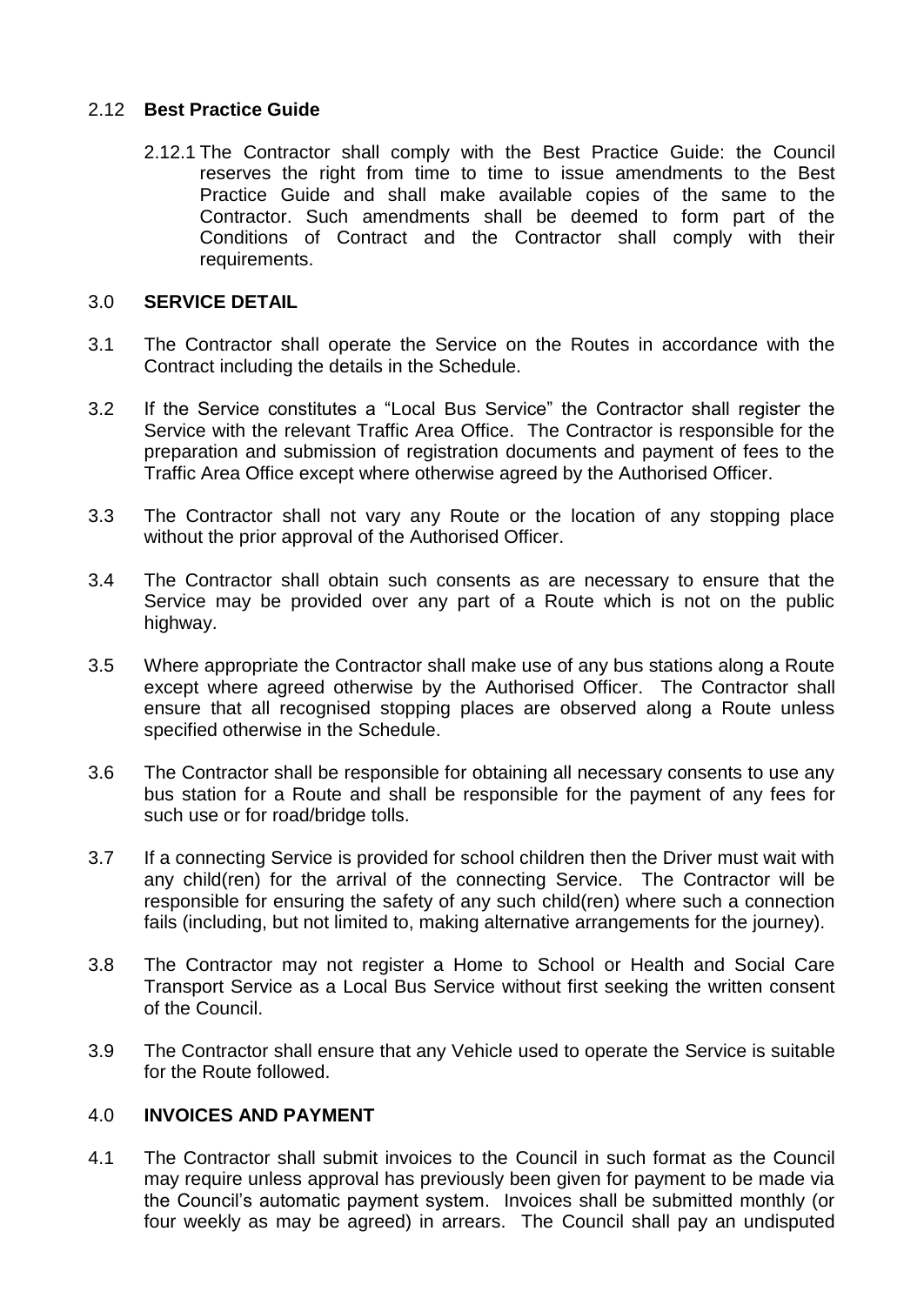invoice (or the undisputed part of invoices) within 30 days of receipt. The Council will not pay a proportion of any invoice on which VAT is being charged. All payments will be via the BACS payment system and an acknowledgement will be sent by email.

- 4.2 Invoices shall include:-
	- Details of journeys or part journeys not operated and the reason.
	- The total scheduled mileage not operated in the period covered by the invoice.
	- In respect of local bus Contracts the number of fare paying passengers and concessionary pass holders carried and revenue accrued for each journey on each day in the fourth week of operation and each successive fourth week (the Authorised Officer may require information for other weeks as necessary in a format agreed by him).
	- In respect of local bus Contracts, including registered Home to School Transport Services the total number of fare paying passengers and concessionary pass holders carried and revenue accrued by the Contractor for the period of the invoice.
	- In respect of local bus Contracts a quarterly statement of payments received from all authorities in respect of concessionary fares.
	- Full details of the Contract Charges.
	- Where relevant and agreed by the Council the costs of making alternative arrangements.

NB. Where payments are made via the automatic payment system there is still a requirement for the Contractor to submit the above information on a monthly basis.

- 4.3 The Council reserves the right to withhold full payment of an invoice where the necessary information referred to in Clause 4.2 above is not provided.
- 4.4 The Council will only pay the Contract Charges for transport journeys which were actually required and which did take place. Failure to notify the Authorised Officer of non-operation or changes to a Contract as a result of passengers moving address or leaving school will result in action being taken to re-cover any payment made that the Contractor is not entitled to.

### 5.0 **INFLATION**

5.1 The Contract Charges will be reviewed by the Council from 1 April each year and subject to Clause 5.2 the review shall be calculated using several different factors: The following is an example of the factors and how they are weighted.

| <b>EXAMPLE</b>                          | <b>EXAMPLE</b>       |                              |                                     |
|-----------------------------------------|----------------------|------------------------------|-------------------------------------|
| These factors are fixed from RPI        | These will vary      |                              |                                     |
| <b>Factors Taken into account</b>       | % Relative<br>weight | Inflation<br>(Rounded)<br>%) | Weighted<br>inflation<br>(Actual %) |
| Maintenance of Motor<br><b>Vehicles</b> | 25                   | 1.05                         | 26.28                               |
| Petrol / diesel and Oil                 | 15                   | 1.19                         | 13.63                               |
| Licenses and Insurance                  | 13                   | 1.05                         | 13.45                               |
| Wages                                   | 47                   | 1.02                         | 48.29                               |
| Total                                   | 100.00               |                              | 1.165                               |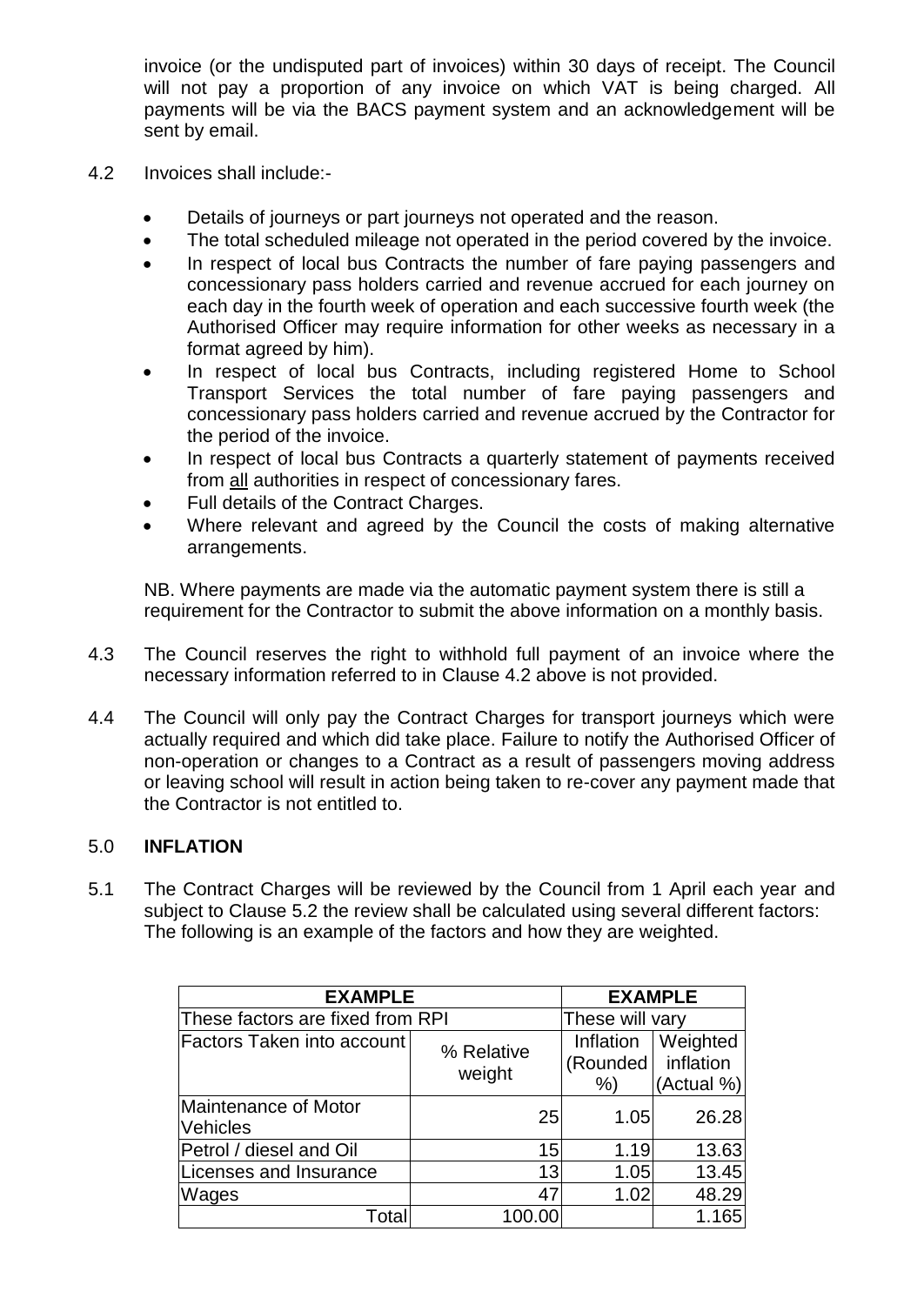- 5.2 The Council may at its sole discretion elect to review the Contract Charges by reference to criteria other than the matrix in Clause 5.1; primarily this will relate to the Council's budgetary position. Whilst the Council will not make a reduction in the Contract Charges it may elect either not to increase the Contract Charges at all or to increase them by an amount which is less than the amount which would have been payable under the example matrix in Clause 5.1.
- 5.3 Where a Contract has been in operation for fewer than six months prior to 1 April then no increase will be paid until the following April.

### 6.0 **PUBLICITY**

- 6.1 The Council has produced a Bus Information Strategy which sets out its requirements for the provision of information. Except where otherwise agreed by the Council the Contractor is responsible for providing and distributing publicity for the Service in compliance with the Minimum Enforceable Requirement in the Bus Information Strategy.
- 6.2 The Contractor shall supply copies of publicity material to the Authorised Officer at least seven days before commencement of the Service except where otherwise agreed by the Authorised Officer. This requirement includes any publicity applying to changes to an existing Service.
- 6.3 If the publicity material provided by the Contractor is inadequate the Authorised Officer may, (upon prior notice being given to the Contractor) produce the necessary publicity material on the Contractor's behalf and deduct the costs incurred from the Contract Charges.
- 6.4 The Contractor shall provide timetable information at appropriate points on the Route as agreed with the Authorised Officer.
- 6.5 On receipt of an undisputed invoice, the Contractor shall pay the Council the apportioned traveline costs, as decided by the Council, for the traveline costs associated with the Services operated by the Contractor on behalf of the Council. These costs will be paid annually.

#### 7.0 **FARES**

- 7.1 If the Schedule includes a fare table or makes reference to fares conditions the Contractor shall comply with the Schedule's requirements in this respect. In all other circumstances the Contractor may determine fares subject to the following provisions of this Clause 7.
- 7.2 The Contractor shall provide the Authorised Officer with a comprehensive fare table for each Local Bus Service at least seven days before it is introduced except where otherwise agreed by the Authorised Officer.
- 7.3 The Contractor may apply to the Authorised Officer to revise fares on any Service; such application shall be in writing and be at least 28 days before the proposed introduction of such revisions. The Authorised Officer may approve, amend or refuse the proposed revision and shall give reasons for doing so.
- 7.4 The Contractor shall co-operate with the Council and any other authority which operates a concessionary fares scheme or system of multi-journey tickets. The Contractor shall ensure that any additional cost or revenue loss is borne by the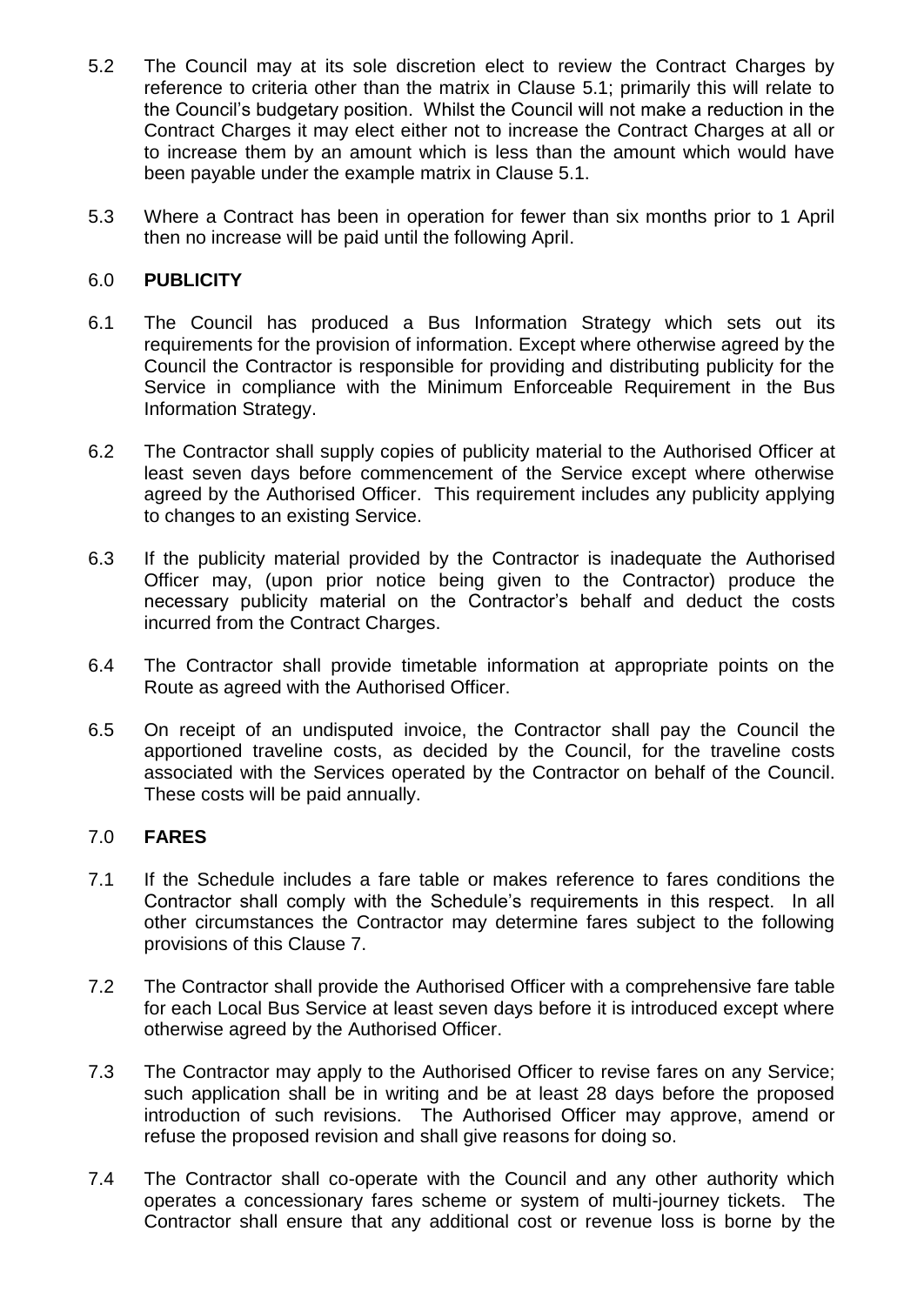authority introducing the scheme and shall be responsible for all negotiations relating to such scheme or system.

- 7.5 Half fares should be accepted for all young people up to age 18 years. The Contractor must participate in any ID schemes that may be introduced during the life of the Contract and it may charge a reasonable administration fee approved by the Council to the passenger.
- 7.6 The Contractor shall collect and audit fares revenue and ensure that each fare paying passenger shall be issued with a ticket showing the date of issue and the value of the fare paid.
- 7.7 The Contractor may be required to enter into any through or joint ticketing arrangements as specified by the Council.

### 8.0 **SUB-CONTRACTING AND ASSIGNMENT**

- 8.1 The Contractor shall not assign this Contract without the prior written consent of the Council.
- 8.2 The Contractor shall not sub-contract part of any Service for more than five consecutive days without the Authorised Officer's prior written consent except in the case of genuine emergency. In all cases schools and establishments should be advised immediately of the name of the Contractor who will provide the Service.
- 8.3 Wherever sub-contractors are used these must be included on a list supplied by the Council and those working on the Contract must hold a current NYCC Driver or Passenger Assistants badge. The Contractor remains responsible for the provision of the Service in accordance with the Contract.
- 8.4 Where any sub-contracting is permitted, the Contractor shall remain responsible for the acts and omissions of its sub-contractors as though they were its own.

## 9.0 **VARIATION**

- 9.1 At any time(s) during the Term the Authorised Officer may require the Contractor in writing to:-
	- Omit any part of the Service.
	- Provide additional Transport Services.
	- Vary the scope of the Service or any part of it (by, for example, introducing variations in timing, the number of passengers to be carried, the type of Vehicle used, the Route taken or any other matter associated with the Service).
- 9.2 The valuation of any variation shall be made by the Authorised Officer as follows:-

Additional mileage will be paid at the following rates (which are adjustable in accordance with clause 5)

| Vehicle seating capacity | <b>Variation Rate Per</b><br>kilometre |            |
|--------------------------|----------------------------------------|------------|
|                          | Less<br>than                           | Over 1.5km |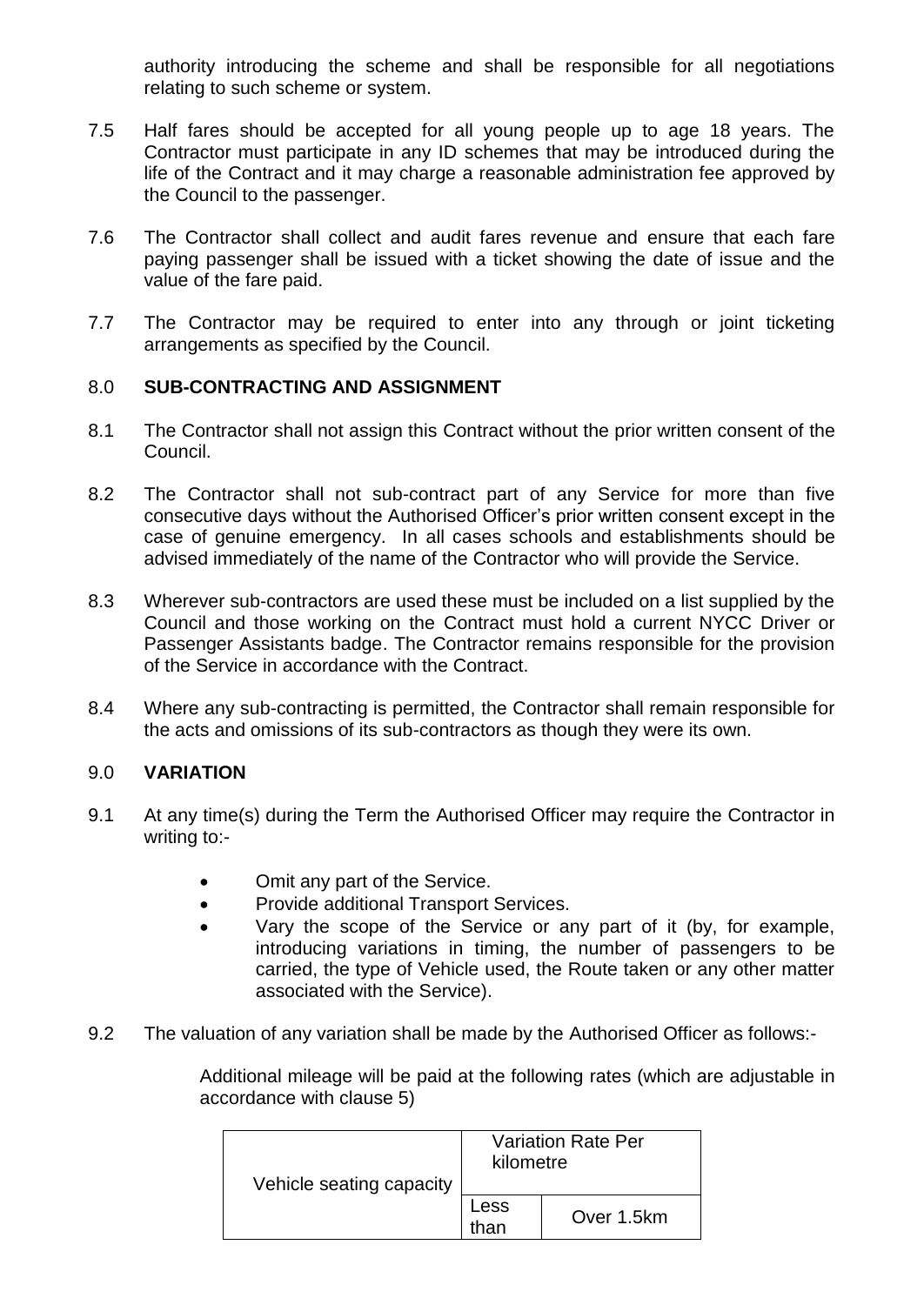|                                                    | 1.5km           |       |  |
|----------------------------------------------------|-----------------|-------|--|
| Up to eight passenger<br>seats                     | 18p             | 52p   |  |
| $9 - 26$ passenger seats                           | 24 <sub>p</sub> | 78p   |  |
| Over 26 passenger<br>seats                         | 32p             | 1.06p |  |
| Index is current at 1 <sup>st</sup> September 2015 |                 |       |  |

- 9.3 From time to time the Council may require the Contractor to make changes in timing, pick-up points and routing at very short notice. The Council will use all reasonable endeavours to give a minimum of 24 hours notice of such changes.
- 9.4 If a Contractor is unwilling to undertake the variation in Contract then this will constitute a fundamental breach of Contract as per clause 12.1.

### 10.0 **DEFAULT**

- 10.1 Where the Council receives a complaint about the standard of the Service then an Incident Report may be issued by the Council.
- 10.2 If the Contractor has defaulted in the provision of the Service (whether through failure to comply with the Contract Standards or otherwise) then the Council may, without prejudice to any other remedies available to it, serve a notice upon the Contractor (which will be termed a "default notice" in this clause).
- 10.3 Default notices shall specify the nature of the default(s) and where appropriate shall specify how and when the Contractor is to remedy the default(s). Failure to return a default notice within the specified timescale will result in additional administrative costs being incurred by the Contractor.
- 10.4 The Contractor shall comply with the default notice but may make representations to the Authorised Officer on the matters referred to in it which the Authorised Officer shall consider and, as necessary, discuss with the Contractor.
- 10.5 Unless a default notice is waived or deferred by the Authorised Officer as a consequence of the representations made by the Contractor under 10.4 the Contractor shall pay the Council a default payment for each default which represents 25% of the daily Contract Charges payable or the sum of £20 whichever shall be the greater. This sum may be deducted from the Contract Charges by the Authorised Officer.
- 10.6 The Contractor and the Council agree that the default payment payable to the Council in respect of default notices represent a reasonable estimate of the cost incurred by the Council in investigating the default(s), serving the default notice and, where relevant, checking for compliance.
- 10.7 Where the Contractor is issued with a number of default notices on the same Contract in a relatively short space of time then this would constitute poor performance and may result in increased monitoring, the requirement to attend an issues resolution meeting or the withholding of payments. Where these actions do not result in an improvement in the Service, to the extent that no new default notices are issued during a specified monitoring period, then this would constitute a persistent breach of Contract under Clause 12.1.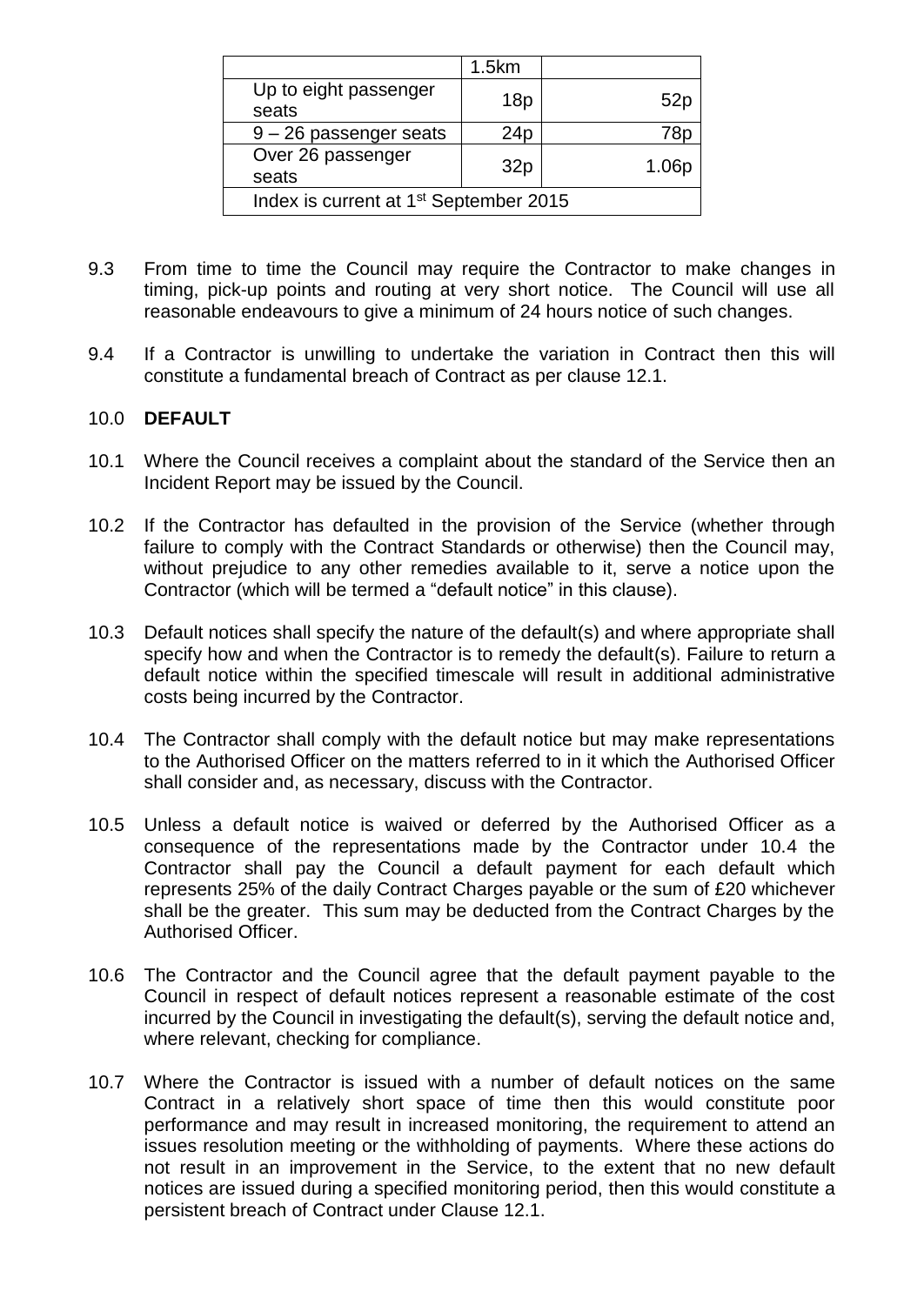- 10.8 In addition to the default notice provisions in Clause 10.1 10.7 the following provisions shall also apply to a default by the Contractor:-
	- (a) The Council will not pay for any part of the Service which is not provided by the Contractor.
	- (b) Without terminating the Contract as a whole the Council may arrange for the Service to be provided by a third party or by itself (in whole or in part) until such time as the Contractor has satisfied the Authorised Officer that it is able to provide the Service (or the relevant part of it) to the Contract Standard; in such instances the Council shall charge the Contractor the costs reasonably incurred by it in making the alternative arrangements for the Service to be provided to the extent that such costs exceed the relevant Contract Charges.
- 10.9 Examples of circumstances which may cause a Default notice to be issued include the matters referred to in the Appendix as "Defaults". The list is not exhaustive as a default constitutes any failure of the Contractor to comply with the Contract Standards.

### 11.0 **SUSPENSION OF THE SERVICE**

- 11.1 If the Authorised Officer reasonably considers that a passenger transport Service has been registered commercially which meets the need of a Local Bus Service provided under this Contract the Authorised Officer may require the Service provided under the Contract to be suspended for the remainder of the Term or until the commercial passenger transport Service ceases to be operated, whichever is the sooner.
- 11.2 The Authorised Officer will give written notice of suspension to the Contractor at least 56 days before the suspension is to take effect but may give a shorter period of notice where appropriate.
- 11.3 If the Service is suspended, no Contract Charges are payable for the Service for the period of suspension, either during the suspension or at any other time.

### 12.0 **TERMINATION**

- 12.1 If:
	- (a) The Contractor:
		- is in persistent and/or fundamental breach of the Contract; or
		- has materially misrepresented any information in the Tender (upon which the Council has relied in appointing the Contractor); or
		- becomes bankrupt; or
		- has a receiver or liquidator appointed; or
		- has a winding-up order made; or
		- otherwise becomes insolvent; or
		- has committed any offence under the Bribery Act 2010 or has committed an offence under Section 117(2) of the Local Government Act 1972; or has offered any gift or consideration of any kind as an inducement or disincentive for doing anything in respect of this Contract or any other Contract with the Council; or
		- is otherwise in breach of the collusive tendering certificate provided with the Tender; or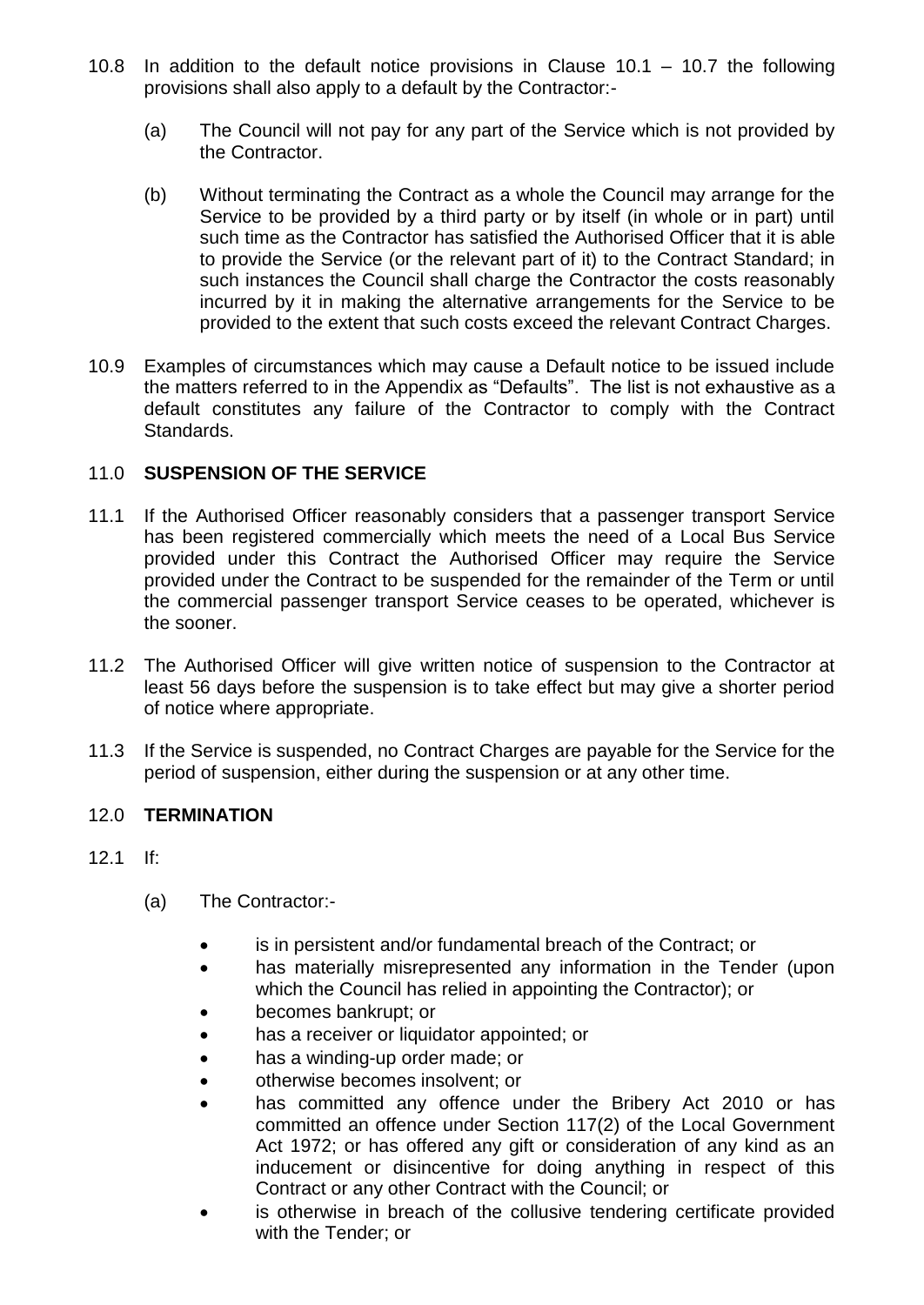- has insufficient resources to provide the Service because of a reduction in the number of Vehicles authorised by the Traffic Commissioner to be operated by the Contractor;
- The Contractor no longer meets the standard required by the Councils quality threshold; or
- ceases, or threatens to cease, to carry on all or substantially the whole of its business; or
- or any personnel the Contractor engages to provide the requirements of the Contract fail, or refuse, after written instruction to provide the Services reasonably and properly required; or
- or any of the personnel it engages to provide the Contract requirements conduct itself/himself/herself in any manner which, in the Council's reasonable opinion brings or is likely to bring the Council into disrepute by association; or
- at any time during the Term is convicted of any offence referred to in Regulation 57(1) of the Public Contracts Regulations 2015 or if an event occurs which would have entitled the Council to treat the Contractor as ineligible for selection under Regulation 57(3), 57(4) or 57(8).
- (b) The Council has within the last 14 days terminated another Contract with the Contractor for a service similar to the Service provided under this Contract and such termination had been effected on such serious grounds as to enable the Council reasonably to believe that:
	- (i) the safety of passengers and/or the public at large may be endangered or otherwise adversely affected and or
	- (ii) the quality of the Service under this Contract can no longer be guaranteed by the Contractor or
- (c) The reputation of the Contractor has so seriously been jeopardised by an act or default of the Contractor, its servants or agents (including, but without limitation, a criminal act) that the Council reasonably believes that the Contractor is unable to guarantee adherence to the Contract Standards.

then the Council may terminate the Contract immediately and will be entitled to recover all losses resulting from such termination including any additional costs incurred for the outstanding period of the Contract.

- 12.2 If the Contract has been terminated under 12.1 the Council:-
	- (a) ceases to be under any obligation to pay the Contract Charges until the costs arising out of the termination (including the costs of terminating the Contract and making alternative arrangements for the Service) have been calculated and show a sum due to the Contractor (in which case this sum will be paid to the Contractor as soon as possible); and
	- (b) may immediately appoint a replacement Contractor.
- 12.3 If the Council is in persistent and/or fundamental breach of the Contract then the Contractor may terminate the Contract by giving 30 days notice but without prejudice to any other remedies which may be available to it in respect of any breach which occurred before the termination.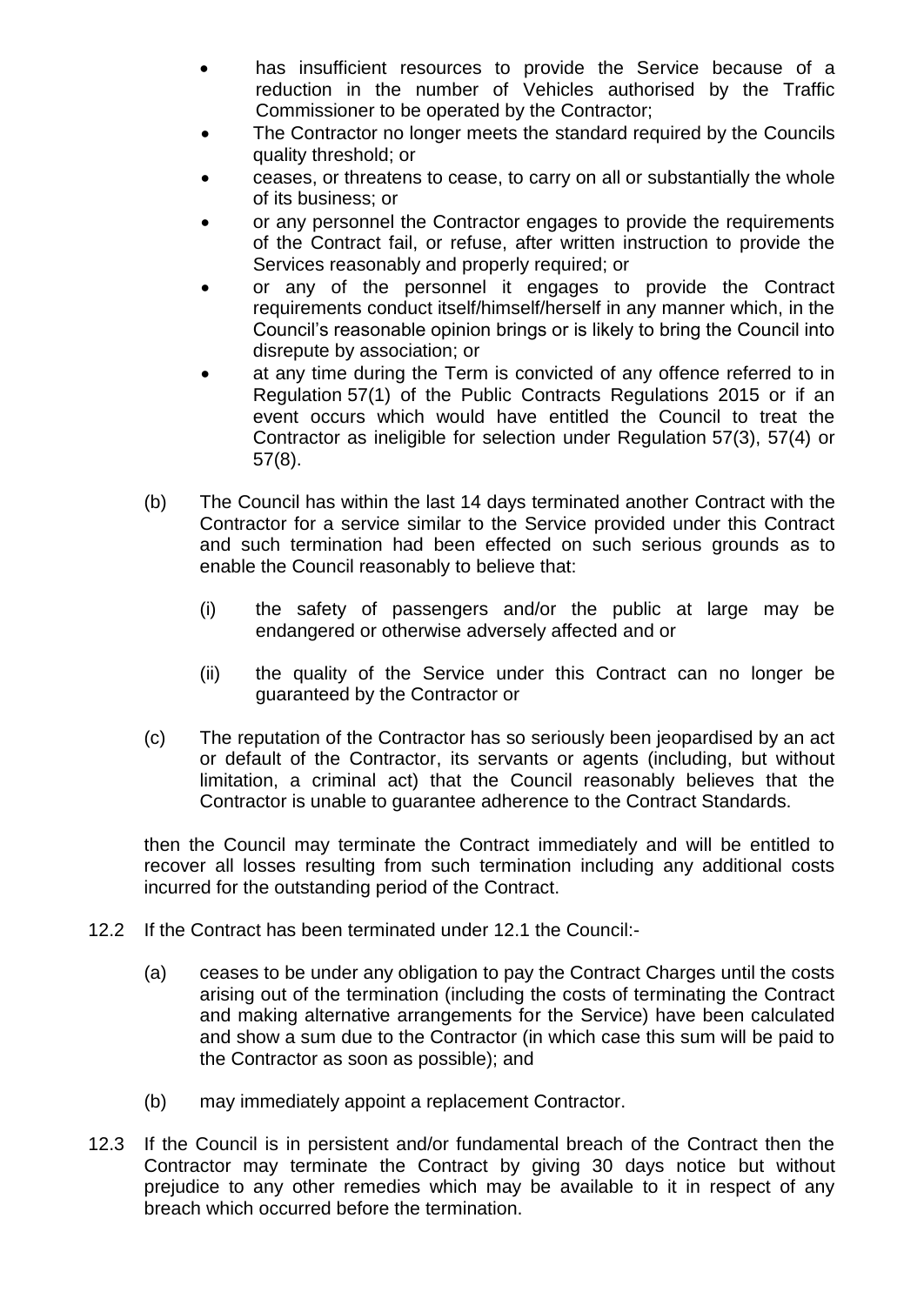- 12.4 In the case of Home to School or Health and Social Care Transport Service Contracts the Council may terminate the Contract by giving 30 days notice or (if practicable and considered appropriate in the Council's reasonable opinion) offer a suitable alternative Contract where circumstances out of the control of the Council dictate that the Service is no longer required e.g. all of the pupils requiring transport move away from the area or a school closes.
- 12.5 The Contractor may apply to the Authorised Officer for the Contract to be terminated where there are exceptional circumstances which could not have been foreseen. Individual circumstances will be considered and any break in the Contract will be granted at the discretion of the Authorised Officer.

### 13.0 **HEALTH AND SAFETY AND OTHER STATUTORY REQUIREMENTS**

### 13.1 **Health and Safety**

- 13.1.1 The Contractor shall comply with the requirements of the Health and Safety at Work Act 1974 so far as they apply to the provision of the Service and throughout the Term the Contractor shall have in place a health and safety policy which complies with all statutory requirements.
- 13.1.2 The Contractor shall promptly notify the Council of any health and safety hazards which may arise in connection with the performance of the Contract.
- 13.1.3 The Contractor shall notify the Council immediately in the event of any incident or "near miss" occurring in the performance of the Contract where that incident or "near miss" causes, or may cause, any personal injury or damage to property which could give rise to personal injury.
- 13.1.4 The Contractor shall take all necessary measures to comply with the requirements of the Health and Safety at Work etc Act 1974 and any other Acts, orders, regulations and Codes of Practice relating to Health and Safety which may apply to directly employed, self-employed or volunteer staff in the performance of the Contract.
- 13.1.5 The Contractor shall ensure that its health and safety policy statement and health and safety management arrangements (as required by the Health and Safety at Work etc Act 1974) are made available to the Council on request.
- 13.1.6 Where five or more people are employed by the Contractor's business the Contractor must have been assessed to, or be working towards, an accredited health and safety scheme standard such as BS ISO 39001, the Contractor's health and safety scheme (CHAS) or equivalent.
- 13.1.7 Risk assessments will be carried out by the Contractor as required under current legislation (Management of Health and Safety at Work Regulations 1999). Risk assessments which relate to the operation of the Service and the safety of Council officers, which must include a driving and Route risk assessment, will be made available for inspection by the Contractor on request.
- 13.1.8 In the event of an incident or accident relating to the Vehicle, employee or passenger during the operation of the Contract the Contractor must report the incident to the Authorised Officer immediately and provide the written incident report(s) as soon as possible thereafter.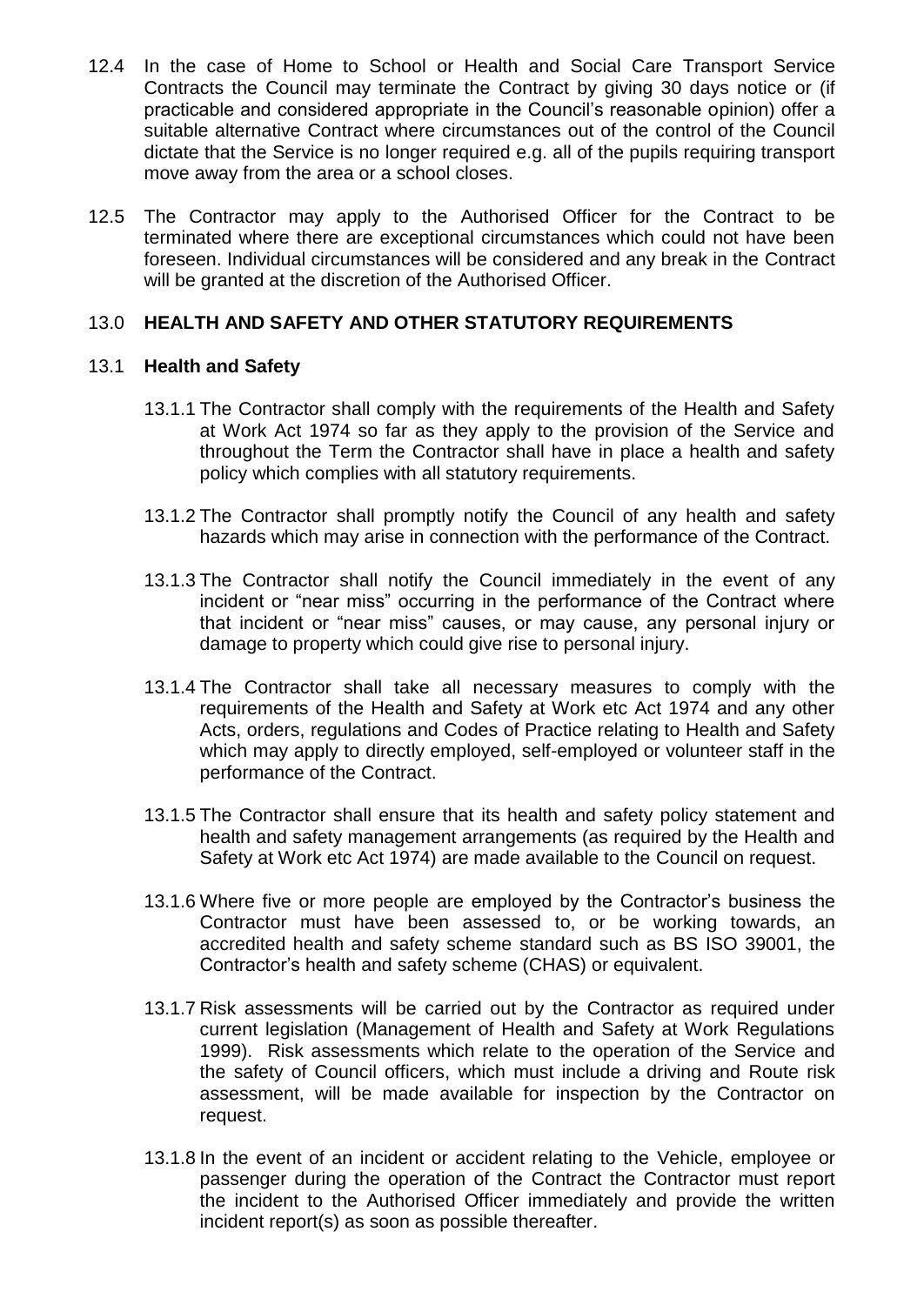### 13.2 **Other Legislation**

13.2.1 The Contractor shall comply with all relevant statutory and other provisions relating to the Service.

## 13.3 **Equal Opportunities**

- 13.3.1 The Contractor and any sub-contractor employed by the Contractor shall adopt a policy to comply with the Equalities Act 2010 and any subsequent legislation in respect of equalities which may be enacted during the Term ("the Equalities Legislation"). Accordingly the Contractor and any employee or subcontractor shall not discriminate directly or indirectly against any person because of their age, sex, disability, religious beliefs, sexual orientation, gender reassignment, pregnancy, maternity or race.
- 13.3.2 The Contractor and any Sub-contractor employed by the Contractor shall observe as far as possible all statutory codes relating to the Equalities Legislation. These give practice guidance to employers and others on the elimination of racial discrimination and the promotion of equality of opportunity in employment, including monitoring of workforce matters and steps that can be taken to encourage people from minority groups to apply for jobs or take up training opportunities.
- 13.3.3 In the event of any finding of unlawful discrimination being made against the Contractor or any Sub-contractor employed by the Contractor during the Term by any court or Employment Tribunal or in comparable proceedings in any other jurisdiction, or of an adverse finding in any formal investigation by the Equalities and Human Rights Commission and/or any comparable statutory body relating to the Equalities Legislation over the same period, the Contractor shall inform the Council of this finding and shall take appropriate steps to prevent repetition of the unlawful discrimination.
- 13.3.4 The Contractor shall, on request, provide the Council with details of any steps taken under Clause 13.3.3 above.
- 13.3.5 The Contractor shall comply with the Equalities Legislation and shall satisfy the Council that:-
	- 13.3.5.1 its working practices do not involve the treatment of one group or individual less favourably than any others because of their age, sex, colour, race, nationality, ethnic origin, disability, religious beliefs or sexual orientation on any decision relating to their recruitment or employment with the Contractor and in relation to the delivery of the Service;
	- 13.3.5.2 policies on discrimination are set out:-
		- (i) in instructions to those concerned with recruitment, training and promotion;
		- (ii) in documents available to employees, recognised trade unions or other representative groups of employees;
		- (iii) in recruitment advertisements or other literature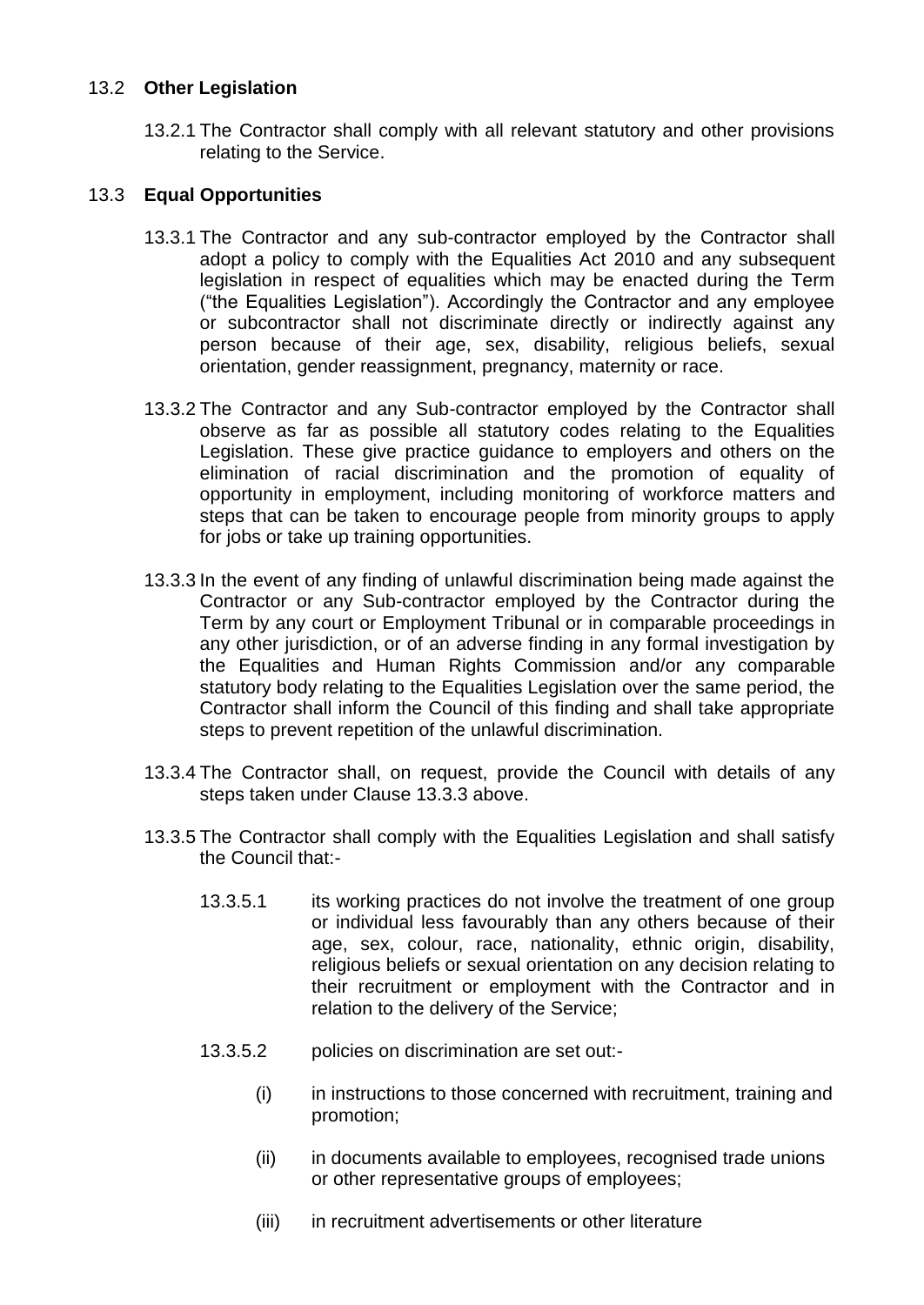- (v) in instructions to those concerned with the delivery of the Services.
- 13.3.6 The Contractor shall provide such information as the Council may reasonably request for the purpose of assessing the Contractor's compliance with this Clause 13.3 including, if requested, examples of any instructions or other documents, recruitment advertisements or other literature containing details of monitoring of recruitment and employees.

#### 13.4 **Confidentiality and Protection of Personal Data**

- 13.4.1 In clause 13.4 "The Act" means the Data Protection Act 1998; "Personal data" means information as defined in the Act, and which is supplied to or processed by the Provider on behalf of the Council; "The Provider" means the Contractor which will be supplied the personal data; "the Council" means North Yorkshire County Council.
- 13.4.2 North Yorkshire County Council is the data controller of the personal data and the Contractor (provider) is a data processor under the terms of the Act. The Contractor will not process the personal data except for the purpose of or in accordance with this Contract.
- 13.4.3 The Contractor (provider) shall maintain appropriate technical and organisational security measures and in particular shall:
	- 13.4.3.1 secure personal data against unauthorised disclosure or accidental loss or corruption by such technical and managerial controls as would be appropriate if the provider was the data controller.
	- 13.4.3.2 hold the personal data for only as long as necessary for the completion of the Contract and then destroy it or return it to the Council in a secure manner.
	- 13.4.3.3 not retain the personal data or any copy of it
- 13.4.4 The Contractor shall ensure the conformity of any of its staff or agents who have access to the personal data to the above requirements. The Contractor will ensure that such employees and agents receive appropriate data protection training and understand their responsibilities under the act in respect of personal data.
- 13.4.5 Should the Contractor receive a subject request for personal data it will be referred to the information governance officer of the Council as soon as practicable after receipt.
- 13.4.6 Should the Contractor sub-contract any part of the Services in accordance with the Contract then the Contractor shall ensure that any sub-contract or other arrangement with any such sub-contractor shall include a binding legal obligation upon the sub-contractor to comply with the obligations set out in this clause. For the avoidance of doubt any such sub-contracting shall not relieve the Contractor of its obligation to comply fully with this clause.
- 13.4.7 The Contractor shall be liable for and shall fully indemnify the Council against all claims, demands, actions, costs, proceedings and liabilities of any sort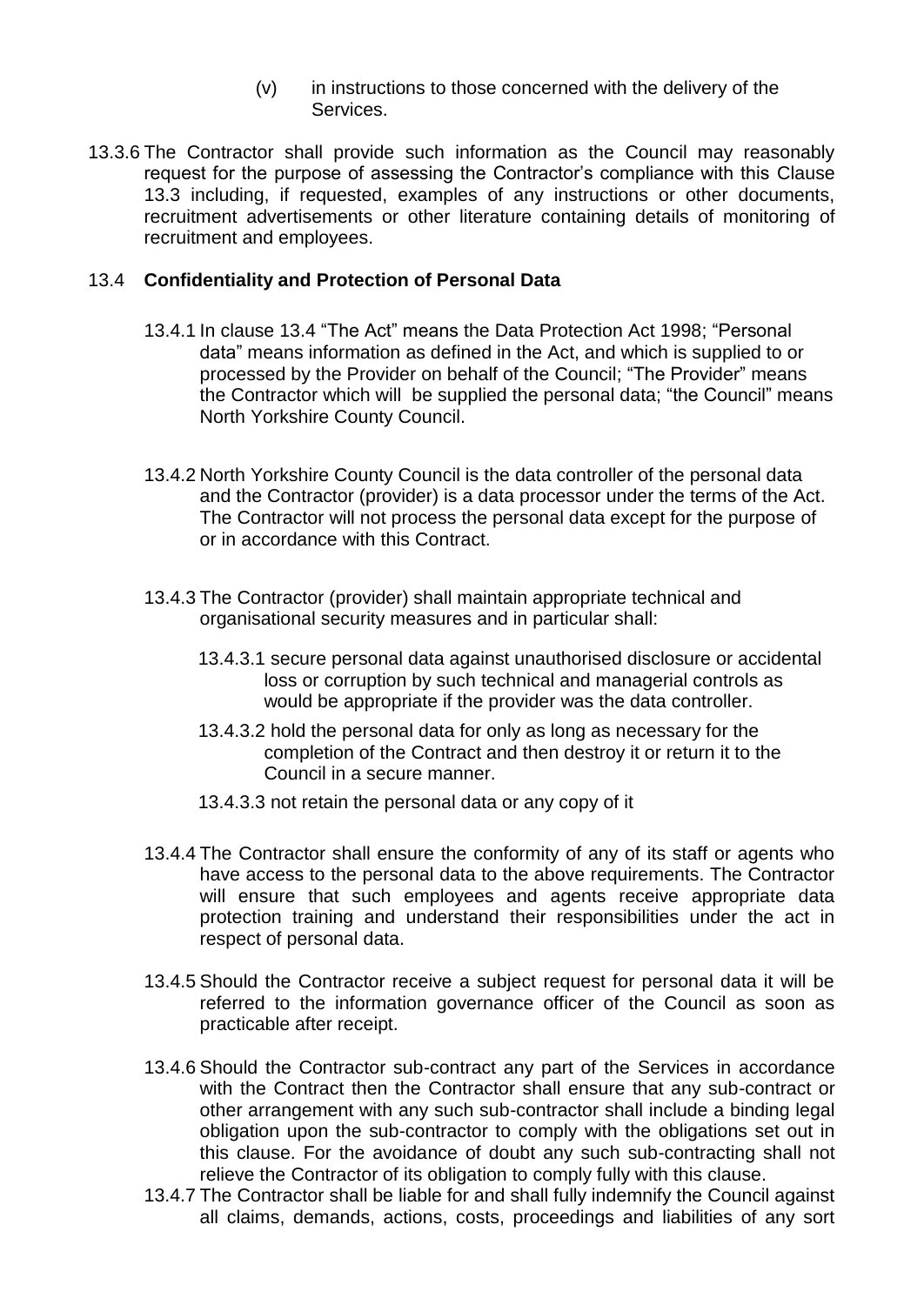that the Council incurs due to the provider's or any sub-contractor's breach of this clause.

- 13.4.8 The Contractor shall provide to the Council on request evidence to the Council's reasonable satisfaction that it can comply with this clause.
- 13.4.9 The obligations set out in this clause shall remain enforced notwithstanding termination of this agreement

## 14.0 **AGENCY**

- 14.1 The Contractor shall not represent itself as being:
	- (a) the servant or agent of the Council (except as may be authorised under the Contract);
	- (b) authorised to enter into any Contract or other obligation on the Council's behalf except as may be authorised under the Contract

### 15.0 **BEST VALUE**

- 15.1 In accordance with Part 1 of the Local Government Act 1999, and subsequent legislation in relation to Best Value, the Council may from time to time review the Service in pursuance of the Council's wide commitment to continuing Service improvement, having regard to a combination of economy, efficiency and effectiveness and the Contractor shall: -
	- (a) Participate in, and fully co-operate with, such reviews; and
	- (b) Provide such assistance and information including, but without limitation, accounting and other record books, business plans, quality assurance, service records and service plans as may be reasonably required by the Council in relation to the Service.

#### 16.0 **DISPUTE RESOLUTION**

- 16.1 If a dispute arises between the Council and the Contractor in relation to the Contract both parties shall use all reasonable endeavours to resolve the dispute.
- 16.2 This clause will not operate to prejudice the right of either party to enforce any remedy available under the Contract by litigation.
- 16.3 Where required by the Council the Contractor shall continue to provide the Service in accordance with the Contract pending any discussion or outcome of the dispute.

### 17.0 **NOTICES, AMENDMENTS, TUPE, OMBUDSMAN AND GENERAL**

- 17.1 Any Notice to be served under the Contract must be in writing, sent by Recorded Delivery, or delivered by hand, and addressed to the party concerned at the addresses referred to on Page 1 of the Contract. Notices to the Council must be addressed to the Authorised Officer.
- 17.2 Any amendment to the Contract must be made in writing, signed by both parties and attached to the Contract.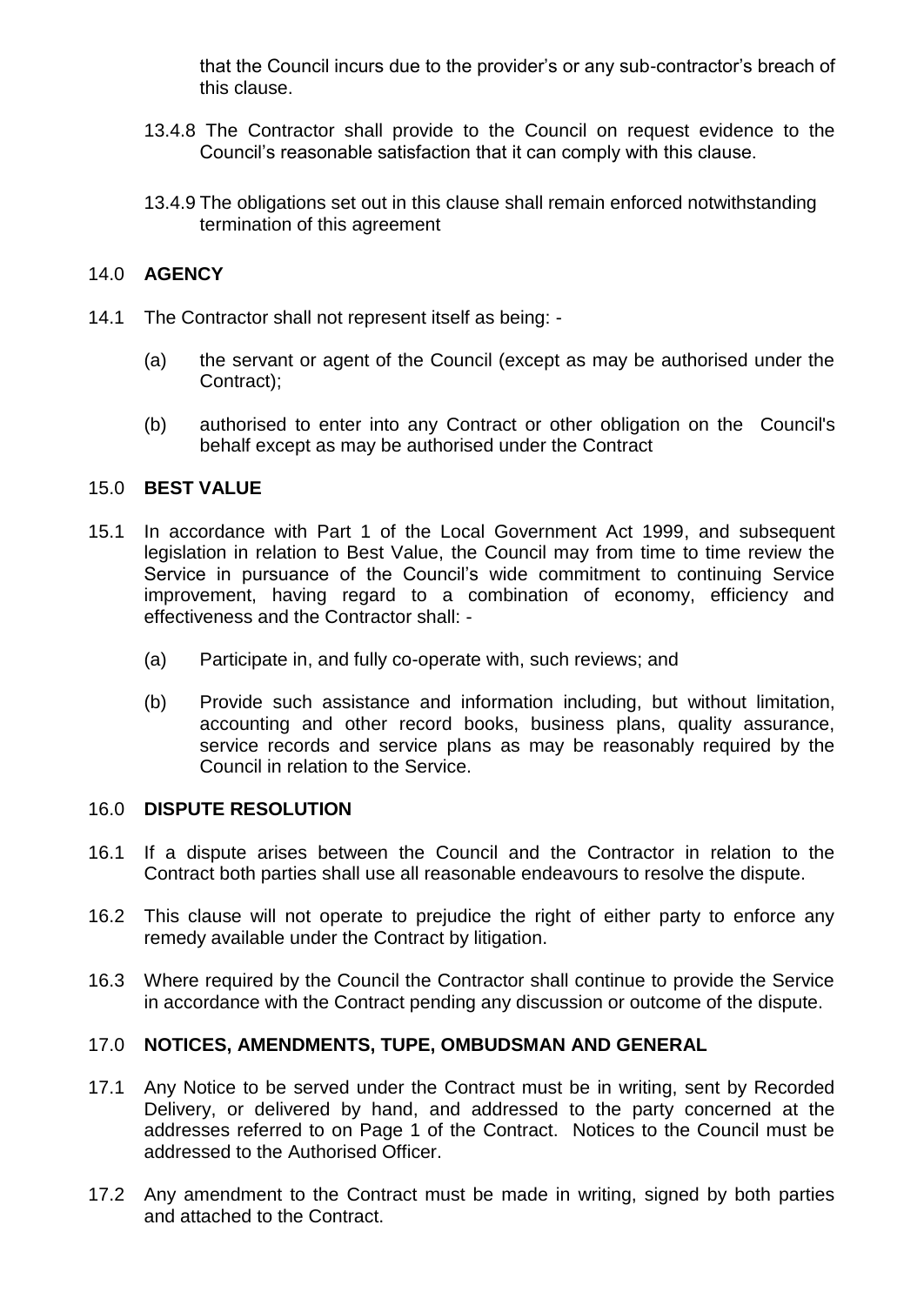- 17.3 If required by the Authorised Officer the Contractor will provide such details as the Authorised Officer considers necessary to disclose to potential tenderers for the future letting of this Contract relating to the Transfer of Undertakings (Protection of Employment) Regulations 2006 (TUPE) or any equivalent provisions then in force. These details will relate primarily to the Contractors employees, terms and conditions of service, length of service, etc.
- 17.4 A person who is not a party to this Agreement has no right under the Contracts (Rights of Third Parties) Act 1999 to enforce or to enjoy the benefit of any term of this Agreement.
- 17.5 The overall remedies for late payment by either party referred to in the Contract are substantial remedies within the meaning of Part II of the Late Payment of Commercial Debts (Interest) Act 1998 and both parties acknowledge that the term was not imposed on either party to the detriment of the other and that the Contractor did not receive any inducement to agree to this term.
- 17.6 If a complaint is made to the Council about the Service, the Local Government Ombudsman may investigate the complaint and the Contractor will be required to co-operate in such investigations. If the Council is found guilty of maladministration or injustice by the Ombudsman relating to a matter caused by the act or default of the Contractor, the Council shall be indemnified by the Contractor in respect of all costs which arise from the maladministration or injustice.
- 17.7 The Contractor must advise the Council in writing of any change in information or circumstances as provided for quality assessment during or after the Tender process.

### 18.0 **OPTION TO EXTEND AND BREAK CLAUSE**

- 18.1 At any time before the expiration of two years of the Term the Council will review the Term and may require the Contractor to continue to provide the Service for a further period of two years.
- 18.2 Where the option in Clause 18.1 is exercised the Contractor shall continue to provide the Service on the terms of the Contract for the period(s) specified provided that the terms of this Clause 18 shall not apply after the exercise of the options in Clause 18.1.
- 18.3 If, for budgetary reasons or other relevant changes in Council policy relating directly or indirectly to the Service the Council no longer requires the Service then the Council may give written notice to the Contractor at any time that the Service will no longer be required with effect from a date at least three months after the date the notice was served.
- 18.4 The Council shall not be liable to the Contractor for any costs incurred by it as a consequence of the premature termination of the Contract under this Clause 18.3.

### 19.0 **SUSTAINABILITY**

- 19.1 In providing the Service the Contractor shall meet such sustainability requirements as are set out in the Schedule.
- 19.2 Throughout the Term the Contractor shall make all reasonable endeavours to reduce any negative impact on the environment caused by the Service. If during